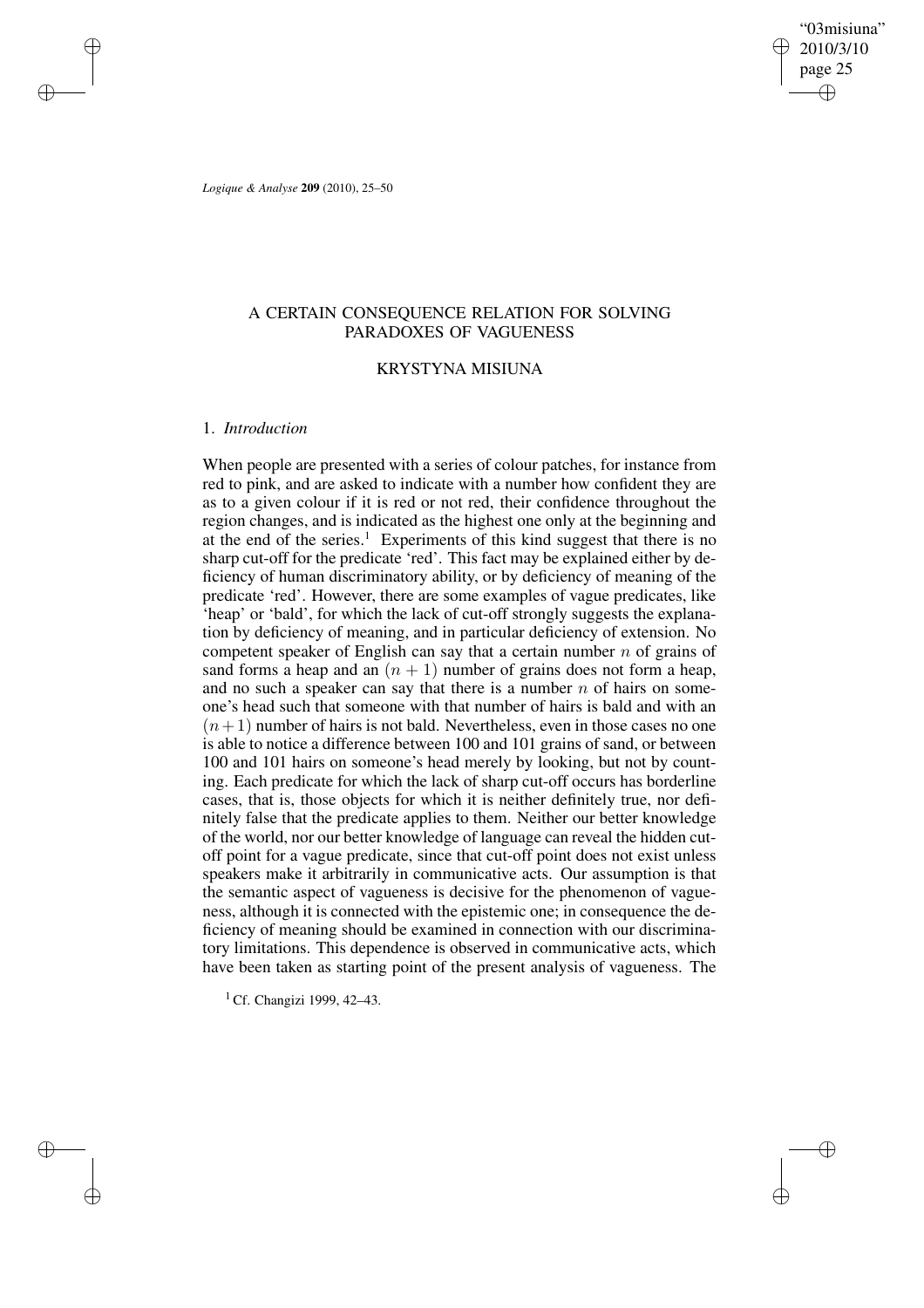"03misiuna" 2010/3/10 page 26 ✐ ✐

✐

✐

### 26 KRYSTYNA MISIUNA

main question of this paper may be posed in the following way: To which extent is the classical logic adequate for a vague language? Only the supervaluational approach to vagueness, among the other familiar approaches, makes the assumption that the phenomenon of vagueness consists in a deficiency of extension, and obtains intuitively acceptable results. For that reason we shall examine supervaluational semantics more thoroughly than the other approaches considering it as our rival account of the phenomenon of vagueness. A new way of representing the logic of vagueness outlined in this paper is a modification of Belnap's four-valued bilattice-based logic. A preferential consequence relation defined in terms of the consequence relation of Belnap's logic may be regarded as an adequate theoretical model of inferences occurring in sorites paradoxes. Making use of this consequence relation we can show that the paradoxical reasonings are either invalid or unsound. This approach to vagueness will be compared with the supervaluational and subvaluational semantic, many-valued and fuzzy logic as rival approaches to vagueness.

### 2. *Supervaluationism and Vagueness*

Applied to vague predicates, the supervaluation theory makes use of the idea that the vague predicate allows for arbitrary precisifications.<sup>2</sup> Each precisification sets a sharp cut-off for the vague predicate. In consequence each atomic sentence containing a vague predicate is evaluated as true or false with respect to a given precisification. In this way each arbitrary precisification sets a classical valuation, but the classical truth-value of the same atomic vague sentence vary with precisification. However, there are compound sentences whose classical truth-value remains constant for all precisifications. In other words, there are sentences which are true with respect to all classical valuations, and there are sentences which are false with respect to all such valuations. They are called supertrue and superfalse, respectively.

Generally, the supervaluation semantics could be described in the following way. 3 If 'v' is a partial function of valuation which leaves the formula 'A' undefined when any its subformula 'B' is undefined, then there is a classical extension of 'v' such that it assigns either the value t or f whenever v assigns no value. A supervaluation 's' over 'v' is defined by the following conditions: (1)  $s(A) = t$  (truth) if the value of 'A' on all classical extensions

 $2$  Cf. Fine 1975.

✐

✐

✐

<sup>&</sup>lt;sup>3</sup> The idea originates from van Fraassen 1966.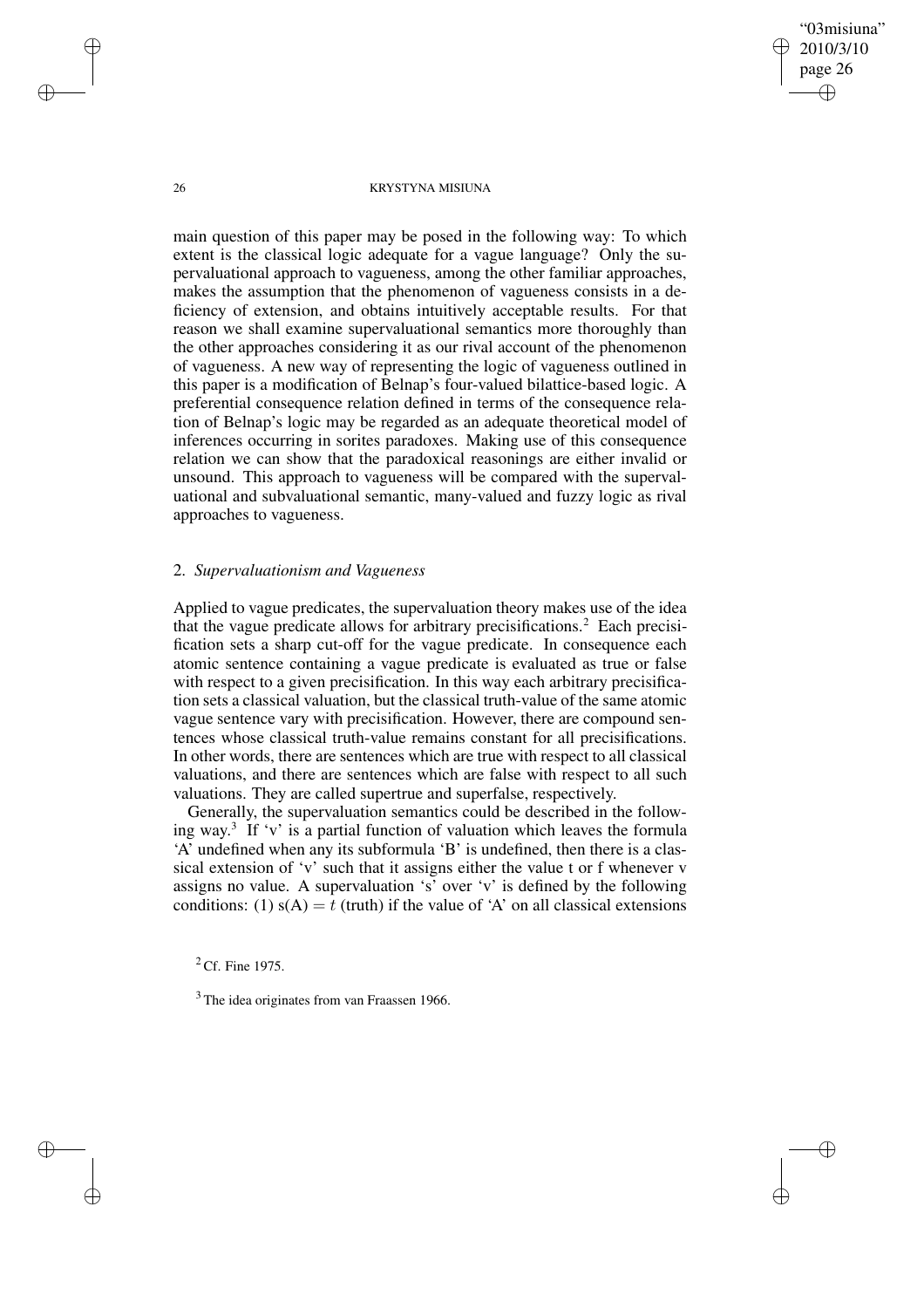✐

✐

✐

✐

✐

of 'v' is t; (2)  $s(A) = f$  (falsehood) if the value of 'A' on all classical extensions of 'v' is f; and (3)  $s(A)$  is undefined otherwise. 'A' is valid if  $s(A) = t$ for all supervaluations 's' over arbitrary 'v'.

Thus even though 'p' is an atomic vague sentence, which is undefined,  $\mathbf{p} \vee \neg \mathbf{p}'$  is supertrue and valid. One may say that this disjunction is true on each precisification, since on each precisification exactly one disjunct is true whereas the other is false. The supervaluation technique gives an answer to the question why 'This is red or pink' is true, but 'This is red and pink' is false if both atomic sentences 'This is red' and 'This is pink' are vague. Assuming that 'pink' and 'red' are contraries, each way of making them more precise makes the disjunction true, but the conjunction false. On each precisification only one of the two atomic sentences: 'This is red' and 'This is pink' is true, whereas the other is false, what is necessary and sufficient for the disjunction of these two sentences to be supertrue, and for the conjunction to be superfalse. Note that 'This is pink or small' and 'This is pink and small' remain undefined on this approach, if both atomic sentences are vague. There is a way of making the predicates 'pink' and 'small' more precise which makes the sentence 'This is pink' and 'This is small' false, and there is a way of making the predicates more precise which makes the two sentences true. Hence, they can be neither supertrue nor superfalse.

The supervaluation is not truth-functional in the sense that truth-value of each compound formula is not a function of the truth-values of its subformulae. As we have seen, for the same input  $\langle u, u \rangle$ , where 'u' stands for "undefined", it gives the value  $t$  or 'u' as output in the case of disjunction, and  $f$  or 'u' in the case of conjunction. In this respect the supervaluation semantics differs from other approaches which consider a partial function of valuation. For example, the Kleene strong and weak valuation has uniformly 'u' as output for the input <u, u> in the case of disjunction and conjunction. The Kleene logic is then not able to provide an adequate account of the sentence 'This is red or pink', if the sentence attributes the property of being red or pink to a certain borderline case of the predicates 'red' and 'pink'.

### 2.1. *Supervaluationism and Penumbral Truths*

The question arises why the supervaluational semantics gives an adequate account of logical relations which hold between vague sentences, like 'p ∧ r', 'p  $\land \neg p'$ , 'p  $\lor \neg p'$ , and 'p  $\lor$  r', where 'p' and 'r' stand for 'This is pink' and 'This is red', respectively. Kit Fine argues that the supervaluational semantics respects what he calls penumbral truths, that is, truths about logical relations which hold between atomic sentences containing vague predicates having common borderline cases, like for instance 'pink' and 'red'. Fine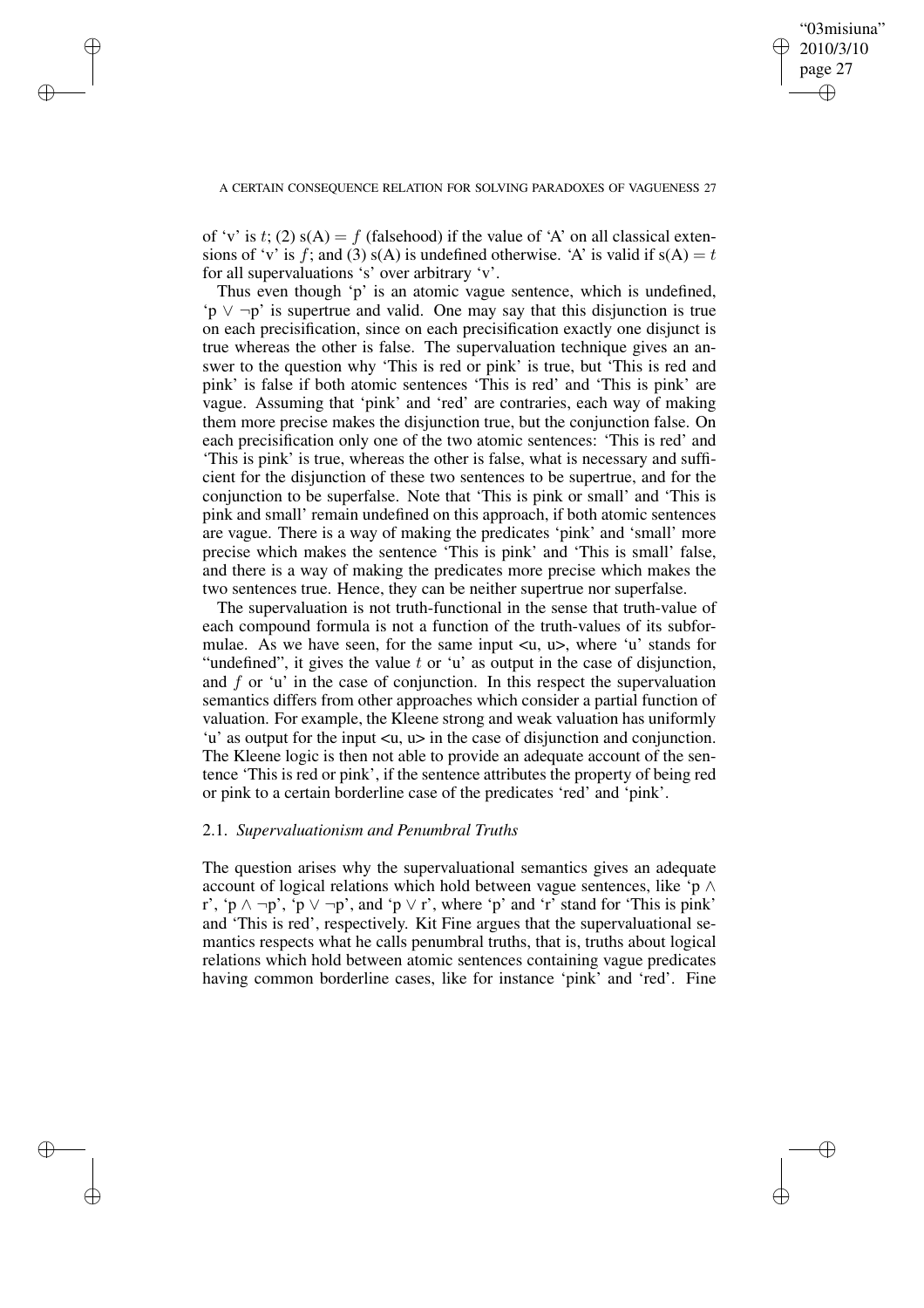"03misiuna" 2010/3/10 page 28 ✐ ✐

✐

✐

### 28 KRYSTYNA MISIUNA

assumes that such predicates are independent and exclusive upon their common borderline cases.<sup>4</sup> However, this assumption is evident for those who want vague predicates to behave like precise ones. And indeed each precisification makes extensions sharp for both predicates simultaneously. But unless a sharp cut-off is set, it is even difficult to say in which sense vague predicates are independent and exclusive upon their common penumbra. In natural language, there is no definition which could define the sharp extension of such predicates like 'red', 'pink', *etc*. While we can count as red many things, just because we recognise them as red, the question if an arbitrary object which cannot be recognised as definitely red belongs to the extension of the predicate 'red' is open, because there is no absolutely sharp extension for 'red'. But even if the sharp boundary had existed, it would not have been recognised as absolutely sharp, because of deficiency of our discriminatory ability.

Let us take the disjunction: 'p  $\vee$  r'. Given an arbitrary object 'a', a certain obvious relation of exclusiveness, which holds between 'pink' and 'red' may be expressed by the following equivalence:

(E) 'a is pink' is true  $\equiv \neg$  ('a is red' is true)  $\neg$ ('a is pink' is true)  $\equiv$  'a is red' is true.

The equivalence (E) is satisfied only if there is a cut-off for 'pink' and 'red'. The meaning of 'or' in the sentence 'a is pink or red' suggests that such a cut-off exists, since it needs only one of the two sentences 'a is pink' and 'a is red' to be true for 'a is pink or red' being true. Since in fact there is no sharp borderline between red and pink objects, the supervaluation semantics posits as many admissible cut-offs as it is possible without claiming which is the real or true one. Each is arbitrary and no better than the others, but each makes 'p  $\vee$  r' true. This solution is a guarantee that disjunction which holds between sharp sentences, on each precisification has the same meaning for vague sentences containing predicates with common borderline cases. The idea which is close to the supervaluation technique is that 'a' could be defined as pink and 'a' could be defined as red, even if 'a' is not pink and 'a' is not red, but a borderline case of these two colours. Thus, the following equivalence holds:

(D) 'a' is defined as 'P'  $\equiv$  there is a precisification for which 'a is P' is true.

Now let us take the conjunction: ' $p \wedge r$ '. Since each cut-off for 'red' and 'pink' makes only one of the two sentences: 'a is pink' and 'a is red' true,

<sup>4</sup> Fine 1975, 270.

✐

✐

✐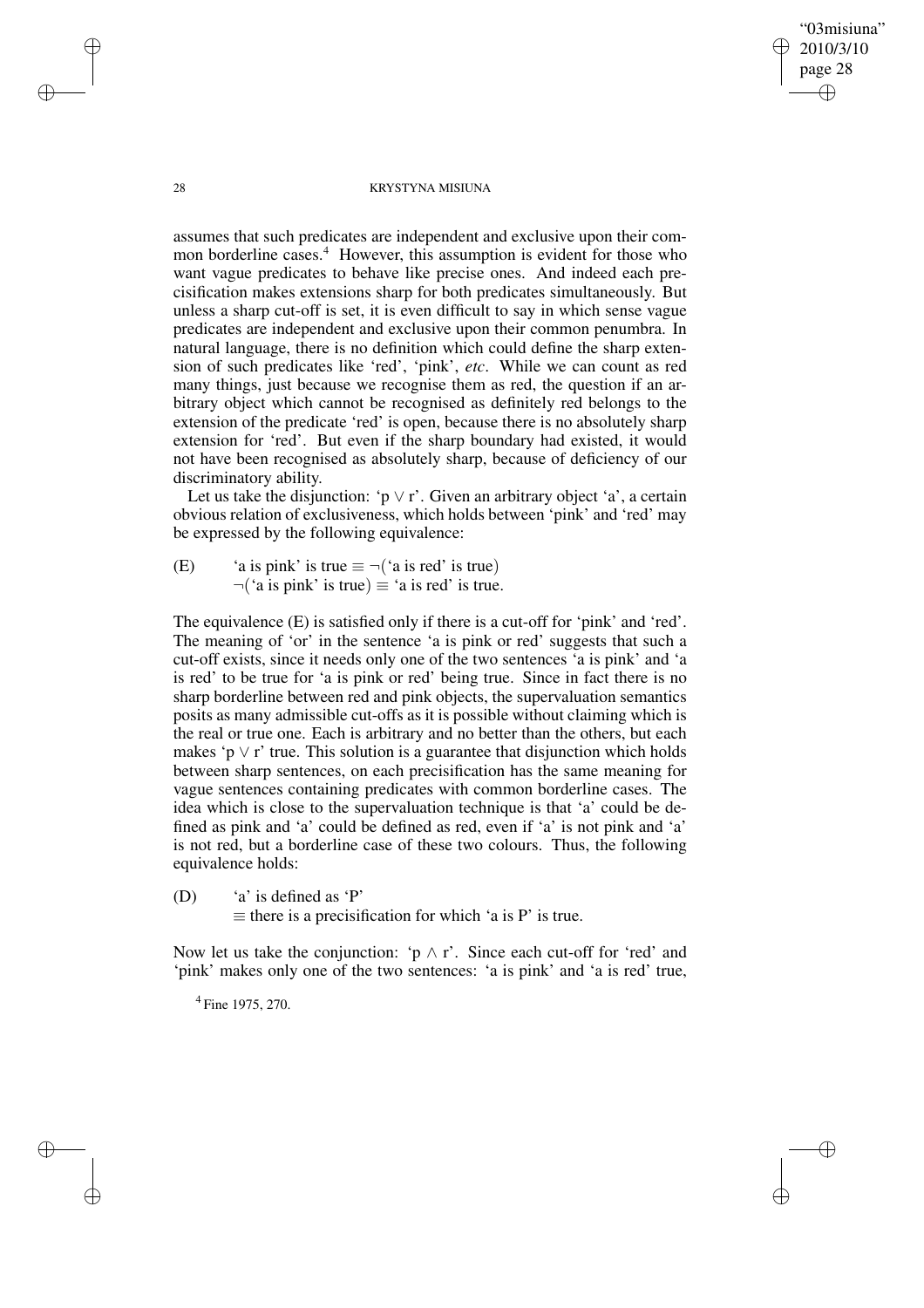### "03misiuna" 2010/3/10 page 29 ✐ ✐

✐

✐

### A CERTAIN CONSEQUENCE RELATION FOR SOLVING PARADOXES OF VAGUENESS 29

the conjunction is false for each precisification. In other words, if the conjunction retains the same meaning when occurring between sharp sentences, 'p ∧ r' will be false for each precisification. The same reasoning applies to 'p ∧ ¬p'. Each precisification makes only one of the two sentences: 'a is pink' and 'It is not the case that a is pink' ('a is not pink') true, and then makes 'p  $\land \neg p$ ' false. In this way, the supervaluation semantics, making use of the idea of precisification, precisifies the meaning of 'and' for vague sentences and identifies it with the meaning of the classical conjunction. It also precisifies the meaning of 'or', which occurs between vague sentences, and identifies it with the meaning of the classical (exclusive) disjunction. For each precisification 'and' and 'or' behave like the respective classical connectives. The classical meaning of sentential connectives is indeed suggested by intuitively true conditionals containing predicates having common borderline cases, like: 'If 'a' is pink, then 'a' is not red', 'If 'a' is a tadpole, then 'a' is not a frog', and also by conditionals concerning different borderline cases of the same predicate, like 'If Tom is bald, then a man with fewer hairs on his head is bald'. Even though the atomic sentences occurring in these examples are vague, the conditionals are true on each precisification, and then supertrue.

On the Kleene valuations, the conditionals are undefined, if the respective atomic sentences are undefined.<sup>5</sup> On the other hand, in the Łukasiewicz 3valued logic the implication is true if the antecedent and consequent have the value  $\frac{1}{2}$ , but the intuitively true disjunction 'a is pink or red', where 'a' is a borderline case of 'pink' and 'red', has the value  $\frac{1}{2}$ <sup>6</sup>. In the Bochvar logics, when the conditional is identified with the external implication, the conditionals of our example are true, if they have undefined antecedent and undefined consequent, but 'a is pink or red' is false, if 'or' is identified with the external disjunction.<sup>7</sup>

Taking into account the examples mentioned above, one cannot say that they provide an ultimate argument for the claim that sentential connectives occurring between vague sentences have the classical meaning. It seems rather that the connectives acquire classical meaning provided that the predicates involved are made sharp. 'If 'a' is pink, then 'a' is not red' is true only if it is not the case that 'a' is pink and red, and it is so if there is a sharp border between pink and red objects. 'If 'a' is a tadpole, then 'a' is not a frog' is true if there is a sharp borderline between tadpole stages and frog stages. 'If Tom is bald, then a man with fewer hairs on his head is bald' is true if

✐

✐

✐

<sup>&</sup>lt;sup>5</sup> Cf. Kleene 1952, 334.

<sup>6</sup> Cf. Łukasiewicz 1920.

<sup>&</sup>lt;sup>7</sup> Cf. Bolc and Borowik 1992, 65–66.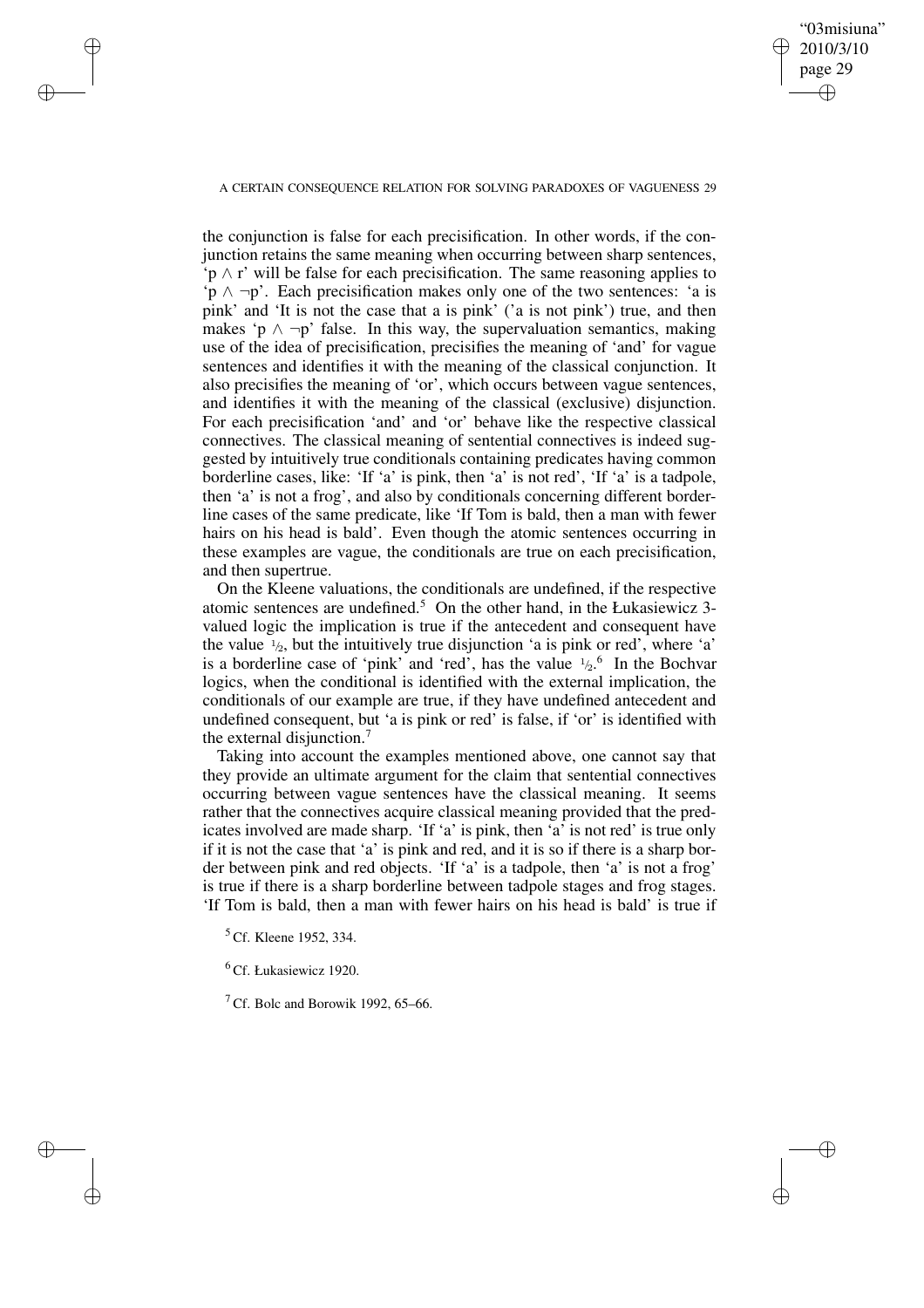✐

### 30 KRYSTYNA MISIUNA

Tom is definitely bald. The conditionals combining vague sentences either loose their classical meaning, because there is no hidden cut-off point for the predicates involved, or retain the classical meaning as elliptical statements. Thus, 'If 'a' is pink, then 'a' is not red' is elliptical for the sentence 'If 'a' is *defined* as pink, then a is not defined as red'. And similarly, 'If 'a' is a tadpole, then 'a' is not a frog' is elliptical for 'If 'a' is *defined* as a tadpole, then 'a' is not defined as a frog'. 'If Tom is bald, then a man with fewer hairs on his head is bald' is elliptical for 'If Tom is *defined* as bald, then a man with fewer hairs on his head is defined as bald'. The intuitively true disjunction 'a is pink or red', where the two atomic sentences: 'a is pink' and 'a is red' are vague, is elliptical for 'a is *defined* either as pink or as red'. The conjunction 'a is pink and red' is false on this reading, because it is elliptical for the false statement 'a is *defined* as pink and as red'.

This discussion leads to the conclusion that penumbral connections are not properly represented at the level of the object language, that is, at the level not involving semantic terminology. Penumbral truths are elliptical statements: Their full reading does not involve vague sentences, like 'a is pink' and 'a is red', but instead of these statements, their precise counterparts: 'a is defined as pink' and 'a is defined as red'. But on this reading, penumbral truths do not pose a special problem for logic of vagueness.

## 2.2. *Supervaluationism and Sorites Paradoxes*

Let us pass on to reasoning containing vague predicates and to their analysis in terms of the supervaluational semantics. Kit Fine claims that on the supervaluation theory the sentence (1):

(1) For all n: If a man with n hairs on his head is bald then a man with  $(n + 1)$  hairs on his head is bald

is false, because for all admissible precisifications it is the case that: 'A man with *n* hairs on his head is bald' is true and 'A man with  $(n + 1)$  hairs on his head is bald' is false.<sup>8</sup> However, in the classical logic if 'For all n: If a man with *n* hairs on his head is bald then a man with  $(n + 1)$  hairs on his head is bald' is false, then its negation:

(2) There is an n such that a man with n hairs on his head is bald and a man with  $(n + 1)$  hairs on his head is not bald

is true. On its literal meaning, the negation asserts that there is a sharp cutoff for 'bald' in that sense that a man with  $n$  hairs on his head is bald, but a

8 Fine 1975, 285.

✐

✐

✐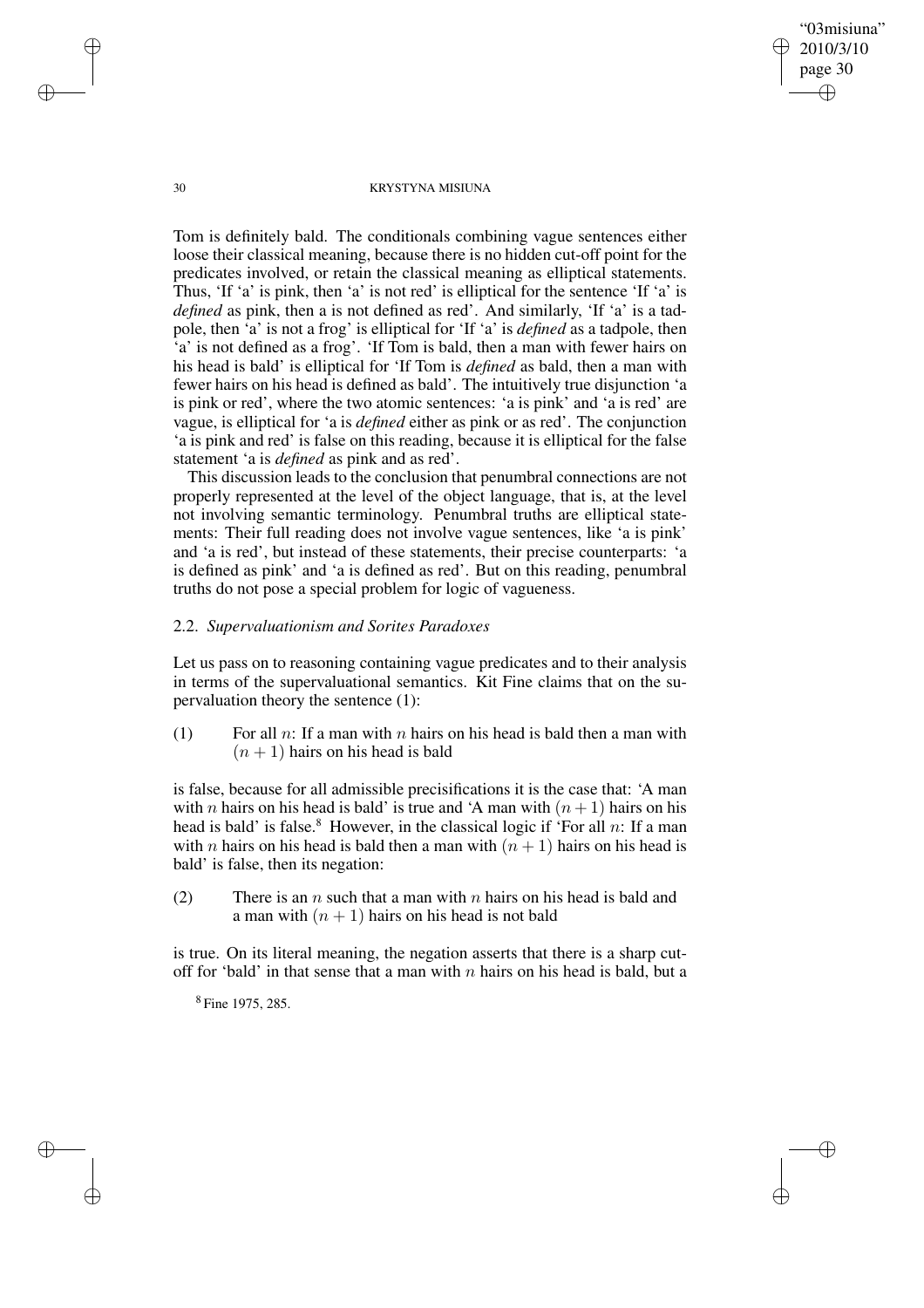A CERTAIN CONSEQUENCE RELATION FOR SOLVING PARADOXES OF VAGUENESS 31

✐

✐

✐

✐

"03misiuna" 2010/3/10 page 31

✐

✐

✐

✐

man with  $(n+1)$  hairs on his head is not bald, for a certain number n. But if 'there is' has the meaning of the classical existential quantifier, the negation asserts the existence of a cut-off for at least one number  $n$ . On this liberal reading of 'there is' the sentence (2): 'There is a number n such that a man with *n* hairs on his head is bald and a man with  $(n + 1)$  hairs on his head is not bald' is supertrue, because it is true for all ways of making it completely precise. In other words, for any number  $n$  there is a sharp cut-off for 'bald', which makes the sentence (2) completely precise and in consequence makes it true. Thus the 'Bald Man' Paradox (I):

(I) A man with no hairs on his head is bald. For all n: If a man with n hairs on his head is hald then a man with  $(n + 1)$  hairs on his head is bald. ∴ A man with 100.000 hairs on his head is bald.

is *valid*, but *unsound* on the supertruth theory, because its second premise is superfalse and the conclusion is superfalse. On the other hand, the following version of the 'Bald Man' Paradox (II):

(II) A man with no hairs on his head is bald. A man with 100.000 hairs on his head is not bald. ∴ There is a number *n* such that a man with *n* hairs on his head is bald and a man with  $(n + 1)$  hairs on his head is not bald.

is *valid* and *sound* on the supertruth theory, because the premises and the conclusion are supertrue. These two arguments are also valid in the classical logic. There is no classical model which makes the premises of these arguments true and the conclusions false. Nevertheless, both conclusions intuitively are not true. The conclusion of this last paradox states that a man with a certain number n of hairs on his head is bald and a man with  $(n + 1)$ number of hairs on his head is not bald. This statement is not fully expressible on the supervaluational approach. A certain approximation of that statement provided by the supervaluational semantics looks like (3) below:

(3) 'A man with a certain number n of hairs on his head is bald and a man with  $(n + 1)$  hairs on his head is not bald' is true relative to an admissible precisification.

One may claim that the conclusion of the 'Bald Man' Paradox (II) is in the classical sense true and that in fact there is a number  $n$  being a cut-off point for 'bald', but we do not know which. However this view claims too much, as there is no any number n of hairs such that a man with n hairs on his head is bald and a man with  $(n + 1)$  hairs on his head is not bald. It would have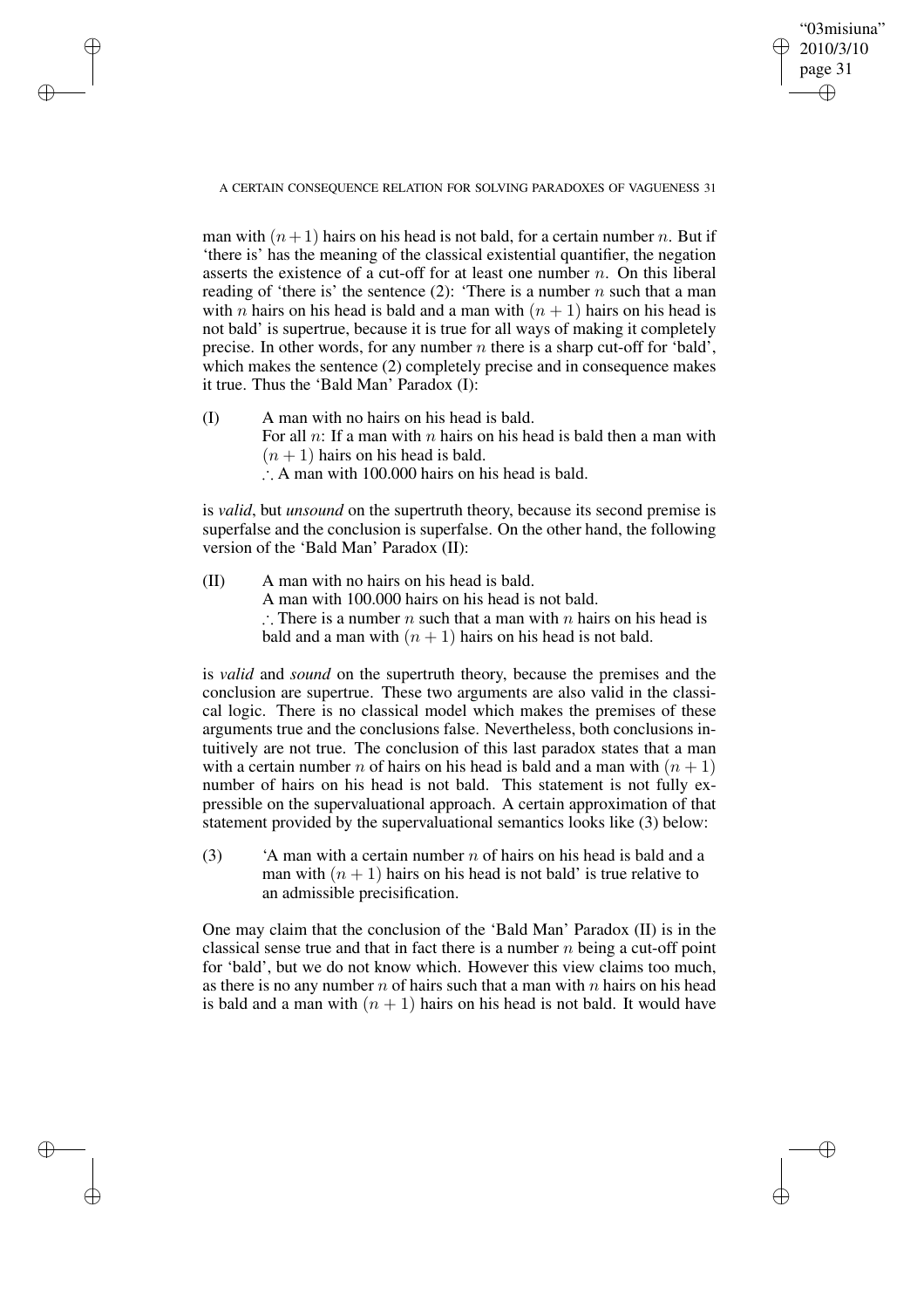## "03misiuna" 2010/3/10 page 32 ✐ ✐

✐

✐

### 32 KRYSTYNA MISIUNA

been such a number  $n$  for 'bald' if the predicate 'bald' had been completely precise. Let us compare the paradox (II) with the following argument:

(A) 1 is an element of  $\{1, 2, 3\}.$ 8 is not an element of  $\{1, 2, 3\}$ . ∴ There is a number *n* such that *n* is an element of  $\{1, 2, 3\}$  and  $(n + 1)$  is not an element of  $\{1, 2, 3\}.$ 

The number  $n$  is 3, because it belongs to  $\{1, 2, 3\}$ , but its successor does not belong to {1, 2, 3}. But the extension of the predicate 'bald' is not a set like {1, 2, 3}.

For a further discussion it would be good to have logical forms of both paradoxes. For this purpose we do not need more than the standard symbols for sentential connectives, numerals, one two-place predicate 'B' for 'is bald with' and an individual parameter 'a' for 'a man'. Thus the 'Bald Man'Paradox (I) may be regimented in the following way:

 $B(a, 0)$  $[B(a, 0) \Rightarrow B(a, 1)] \wedge [B(a, 1) \Rightarrow B(a, 2)]$  $\wedge \ldots \wedge [B(a, n) \Rightarrow B(a, n+1)]$  $\wedge$ ...  $\wedge$  [B(a, 100.000 − 1)  $\Rightarrow$  B(a, 100.000)] ∴ B(a,  $100.000$ )

On the supertruth theory, each precisification makes false one conjunct of the second premise, and hence makes the premise false. The premise being false on each precisification is superfalse. Hence the argument is unsound on the supervaluational semantics. Making use of the same formalism, we may give to the 'Bald Man' Paradox (II) the following logical form:

\n- (II) 
$$
B(a,0)
$$
\n $¬B(a, 100.000)$ \n $∴ [B(a, 0) ∧ ¬B(a, 1)] ∨ [B(a, 1) ∧ ¬B(a, 2)] ∨ ∴ ∨ ∨ [B(a, n) ∧ ¬B(a, n+1)] ∨ ∨ ∨ [B(a, 100.000 − 1) ∧ ¬B(a, 100.000)]$ \n
\n

Each precisification makes true one disjunct of the conclusion, although in each case a different one, and hence makes true the conclusion. The conclusion being true on each precisification is supertrue. The supervaluational semantics does not conform then with our pre-theoretic intuitions concerning truth-value of this conclusion. In classical logic, where the Principle of Bivalence holds, both paradoxes are valid, since there are certain tacitly accepted assumptions, like:

✐

✐

✐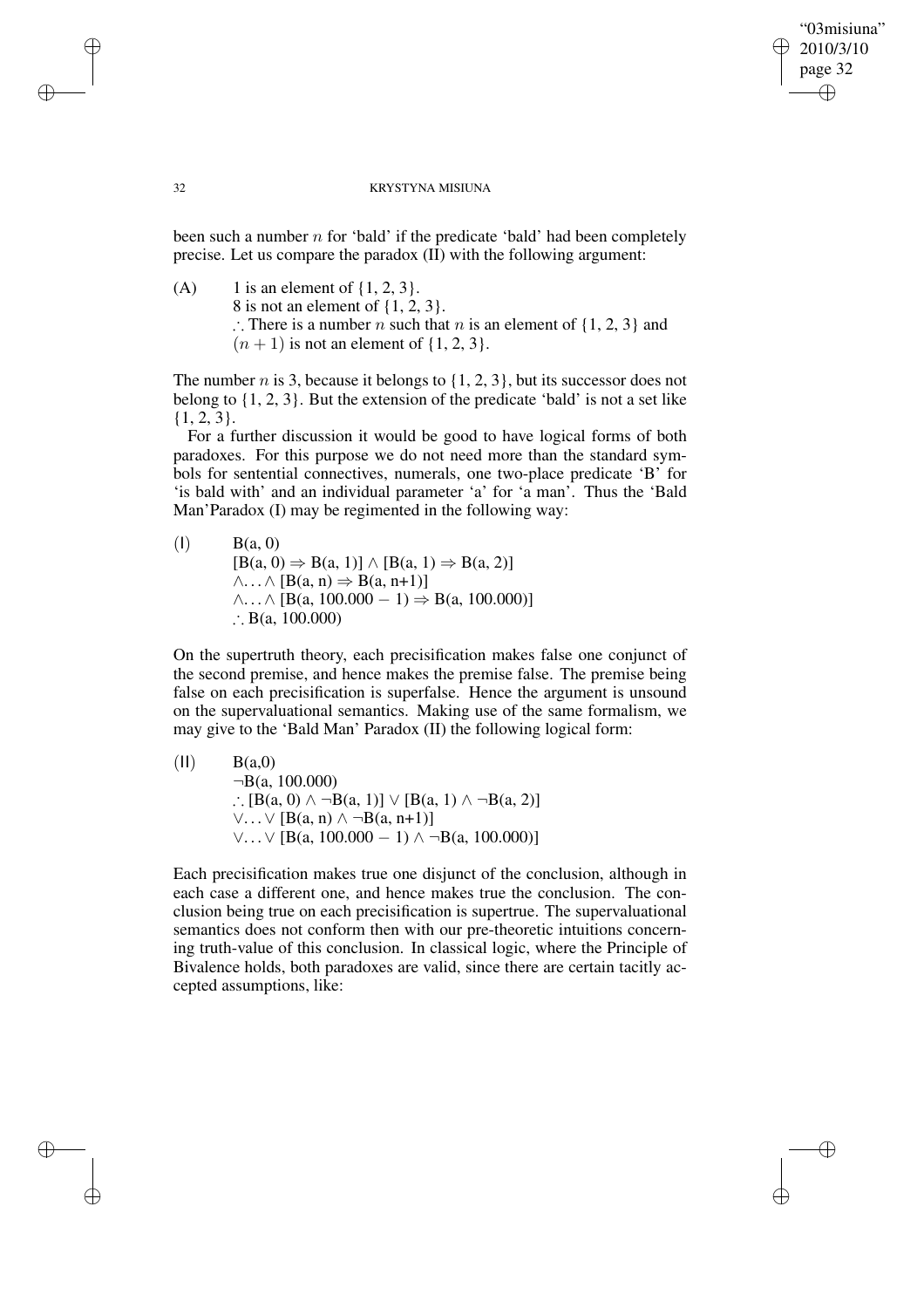"03misiuna" 2010/3/10 page 33 ✐ ✐

✐

✐

A CERTAIN CONSEQUENCE RELATION FOR SOLVING PARADOXES OF VAGUENESS 33

(a) The predicate 'bald' has precise extension, and

✐

✐

✐

✐

(b) The predicate 'bald' has the same meaning in each occurrence in the arguments (I) and (II).

However, both assumptions may be questioned. Firstly, we take into account an obvious fact that the predicate 'bald' is vague in the natural language. Secondly, there must be a difference in meaning between 'bald' occurring in the premises of the 'Bald Man' Paradox (II) and 'bald' occurring in the conclusion of this paradox, since each premise has a definite truth-value, while for certain numbers n the conclusion is vague. If (a) and (b) do not hold for both paradoxes, then one may argue that the truth is not transmitted from the premises to the conclusion, and in particular the conclusion of the 'Bald Man' Paradox (II) is not true. But not being true the conclusion cannot be false, because if it is false, its negation is true in the classical logic. However, the negation takes the form of the second premise of the 'Bald Man' Paradox (I): 'For all  $n$ : if a man with  $n$  hairs on his head is bald then a man with  $(n + 1)$  hairs on his head is bald', which is also contentious, since it leads to the intuitively false conclusion. This observation suggests that the Principle of Bivalence, which states that any sentence is either true or false, fails for vague sentences.

The supervaluation semantics rejects the Principle of Bivalence, but retains classical logic in this sense that all classical logical truths remain logical truths on supervaluational approach and all classically valid arguments are also validated by supervaluationism, where validity is defined as preservation of supertruth. $9\overline{)}$  Kit Fine maintains that an adequate account of penumbral connections requires that the logic of vagueness be classical.<sup>10</sup> On our approach, penumbral connections are stated at the level of metalanguage, and the fact that they exist has no bearing on the decision as to whether the sentential connectives occurring between vague sentences of the object language have classical meaning or not.

Vague predicates play a double role: Each such predicate forms precise and vague sentences with respect to a given communicative act. If the Principle of Bivalence is rejected, vague atomic sentences do not admit a classical truth-value. But precise atomic sentences should be still evaluated as true or false. For compound sentences the situation is similar: Some of them are precise and the others are vague. To the first group belong (a) compound sentences whose atomic components are precise; and (b) compound sentences whose meaning depends solely on the meaning of classical connectives. The latter include classically valid sentences, like 'p  $\vee \neg p$ ', '(p  $\wedge$ 

<sup>9</sup> See Williamson 1994, 148.

<sup>10</sup> Fine 1975, 286.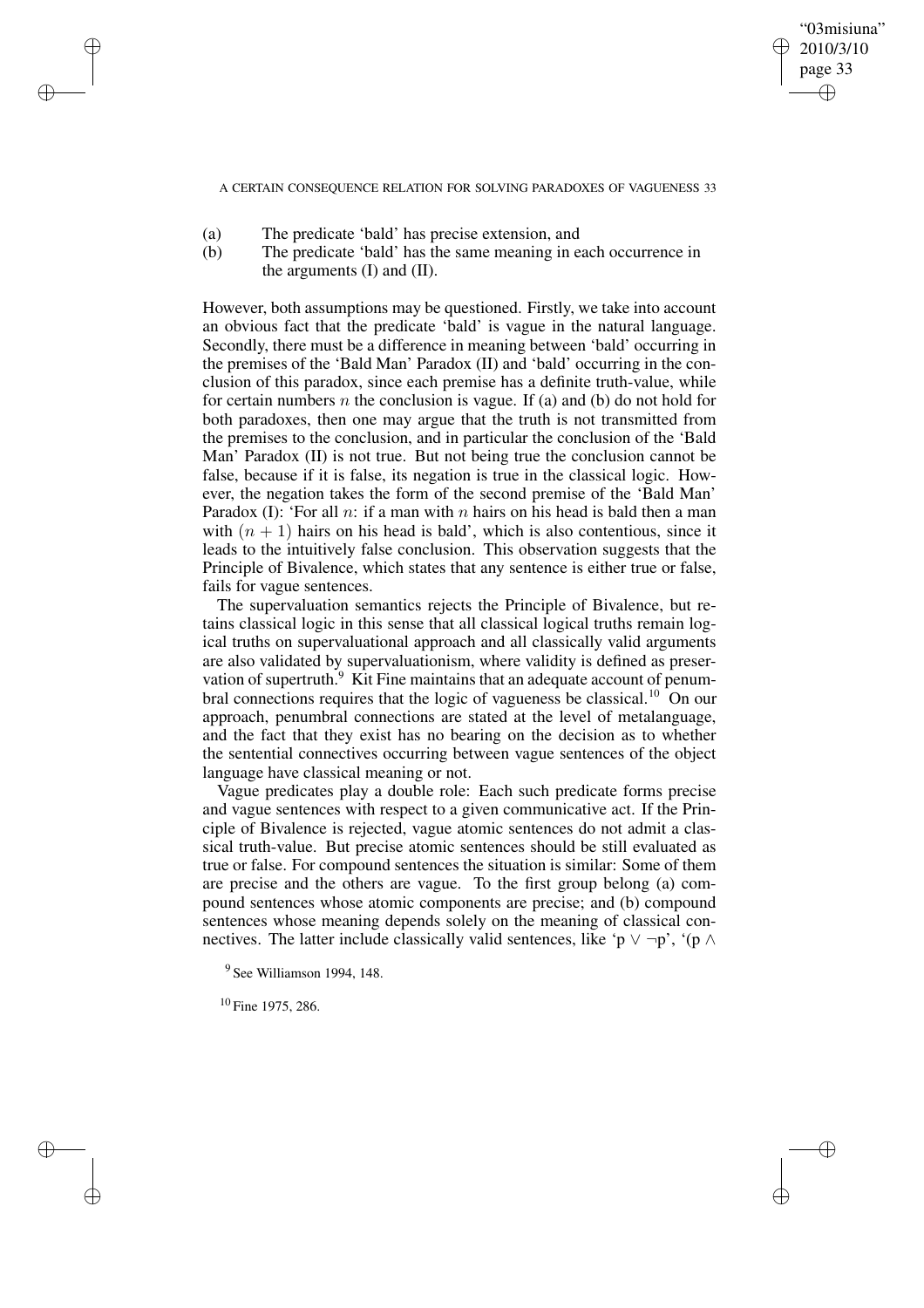"03misiuna" 2010/3/10 page 34 ✐ ✐

✐

✐

#### 34 KRYSTYNA MISIUNA

 $q \rightarrow p'$ , *etc.*, even though the atomic sentences which stand for 'p' and 'q' are vague. This view may be justified by the fact that the classical truths do not depend on the extensions of the predicates involved, and hold for predicates having extensions however precisified. This fact is accepted by the supervaluation semantics, where the idea of precisification is used to show that the classical logic may be saved even though the Principle of Bivalence is rejected. However, as we have seen, the idea of precisification fails when it comes to a satisfactory account of sorites paradoxes, like the 'Bald Man' Paradox (II), since it leads to unintuitive conclusion that the paradox is valid and sound.

# 3. *Many-Valued Logic and Vagueness*

Before we come to the details of our own approach to vagueness, we must say why we do not take up a familiar proposal provided by many-valued logics, in particular by a system of infinitely many valued logic. In such a system 0 represents falsehood and 1 represents truth, but all other real numbers of the closed interval from 0 to 1 represent intermediate truth-values. The logical constants are defined then in the following way:

> $V(\neg p) = 1 - V(p)$  $V(p \wedge q) = min(V(p), V(q))$  $V(p \lor q) = max(V(p), V(q))$  $V(p \rightarrow q) = min(1, 1 - V(p) + V(q)).$

This logic is known as the Łukasiewicz infinitely many valued logic or as fuzzy logic.<sup>11</sup> If we evaluate the conclusion of the 'Bald Man' Paradox (II), taking into account its logical form (II), according to the rules given above, it turns out that its value does not exceed 0.5. The conclusion is a disjunction of the following conjuncts:  $[B(a, n) \land \neg B(a, n+1)]$ , where  $0 \le n \le 100.000$ . We must assume that for each n the value of  $B(a, n)$  does not exceed the value of  $B(a, n+1)$  more than a certain constant number, for instance 0.001. Evaluated in that way, the 'Bald Man' Paradox (II) has true premises and the conclusion evaluated at approximately 0.5. Thus truth from the premises is not transmitted to the conclusion. This result is intuitively convincing, but applications of fuzzy logic to other vague sentences are rather contentious. Let us assume that a vague sentence p is evaluated at approximately 0.5. Then the negation of 'p' will have also the value 0.5, and the same value have 'p  $\vee \neg p'$ , 'p  $\wedge \neg p'$  and ' $\neg (p \wedge \neg p)'$ . However, we want 'p  $\vee \neg p'$ '

 $11$  See Goguen 1968.

✐

✐

✐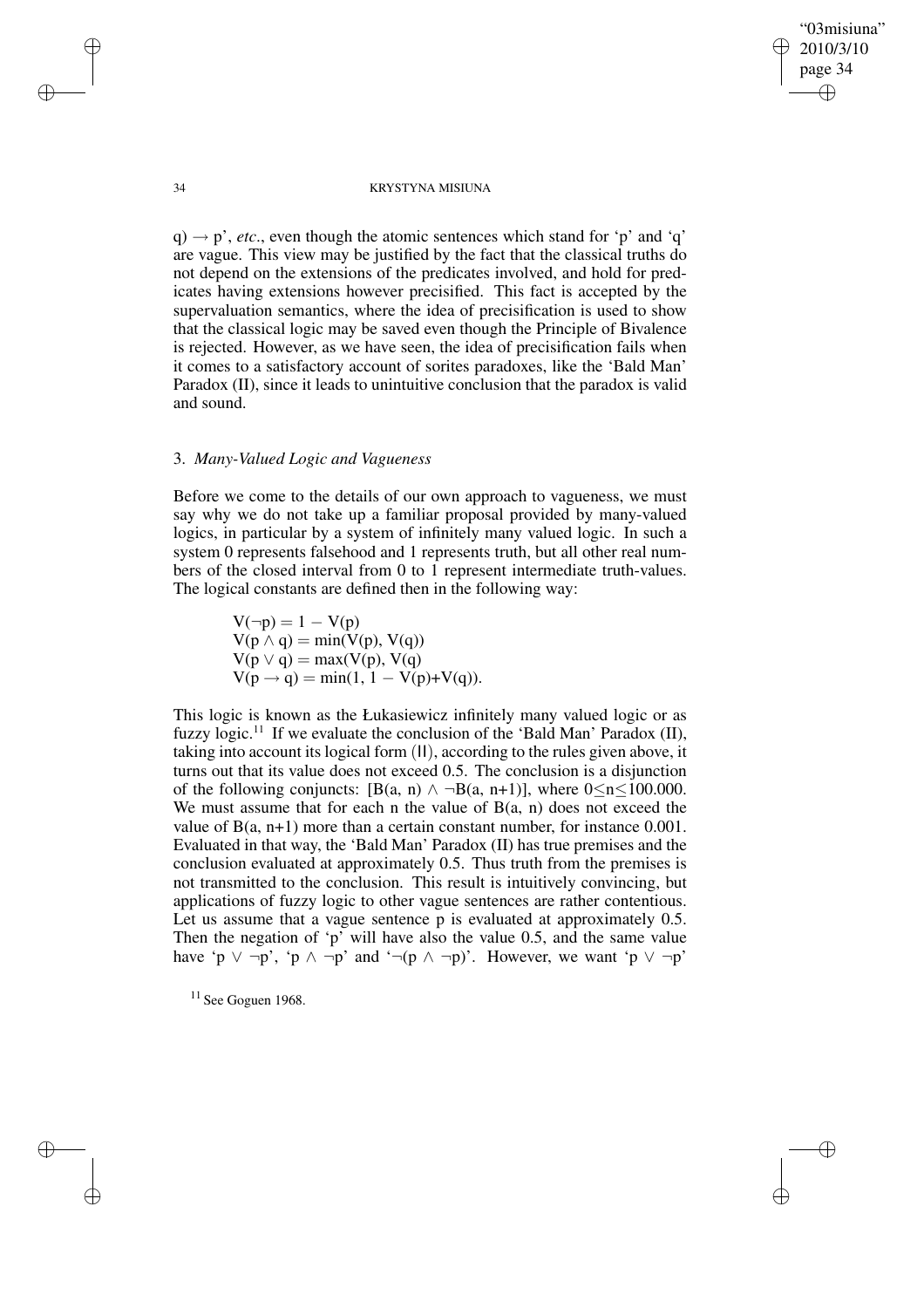✐

### A CERTAIN CONSEQUENCE RELATION FOR SOLVING PARADOXES OF VAGUENESS 35

and  $\neg$ (p  $\land \neg$ p)' to be true independently of the fact that 'p' is vague and different with respect to truth-value from 'p  $\land \neg p$ '. Moreover, fuzzy logic sets semantic distinctions where there is no perceptible evidence for making a difference whatever. Let us take the following example: It seems that there is no difference as to truth-value between the sentence 'A man with no hairs on his head is bald' and 'A man with one hair on his head is bald'. But in fuzzy logic, these two sentences differ as to truth-value. In our view, fuzzy logic as a theory of vagueness is not quite faithful to the facts of language use. But it is worth noting that fuzzy logic may be interpreted in a different way: Fuzzy logic provides an adequate account of facts connected with our ability of attributing the property of being truer to sentences.<sup>12</sup>

### 4. *Communicative Acts and Vagueness*

✐

✐

✐

✐

Vague predicates occurring in natural language are a source of inconsistent information about the world. To explain this fact we must turn attention to the role of vague predicates in communicative acts. Linguistic communicative acts take place in those cases when the speaker uses words in order to focus the addressee's attention on a certain object or event in the world, and when the addressee understands the communicative intentions of the speaker as directed towards his (her) attentional state with that intention.<sup>13</sup> Linguistic communicative acts are then a species of human intentional behaviour. Many experimental studies demonstrate that human intentional behaviour is developmentally prior to the ability of understanding communicative intentions.<sup>14</sup> Now, let us imagine that the speaker makes the statement 'a is pink' with the communicative intention to induce the other person to attend to a certain object 'a' in the world and that 'a' is on the border between pink and red. The communicative act performed by the speaker holds even though 'a' is a borderline case of pink objects: Uttering 'a is pink' in a given communicative situation, the speaker is able to draw attention of the listener to the object in question. One cannot imagine that 'a is pink' may be replaced by 'a is brown' in the same communicative situation, just because there are no brown 'a', and by uttering 'a is brown' the speaker cannot induce the listener to attend to 'a'. But if the speaker utters 'a is red' with the communicative intention directed towards the listener attentional state, the speaker is able

<sup>12</sup> Cf. Simons 1997.

<sup>13</sup> Cf. Tomasello 1998, 236.

<sup>14</sup> ibid., 238.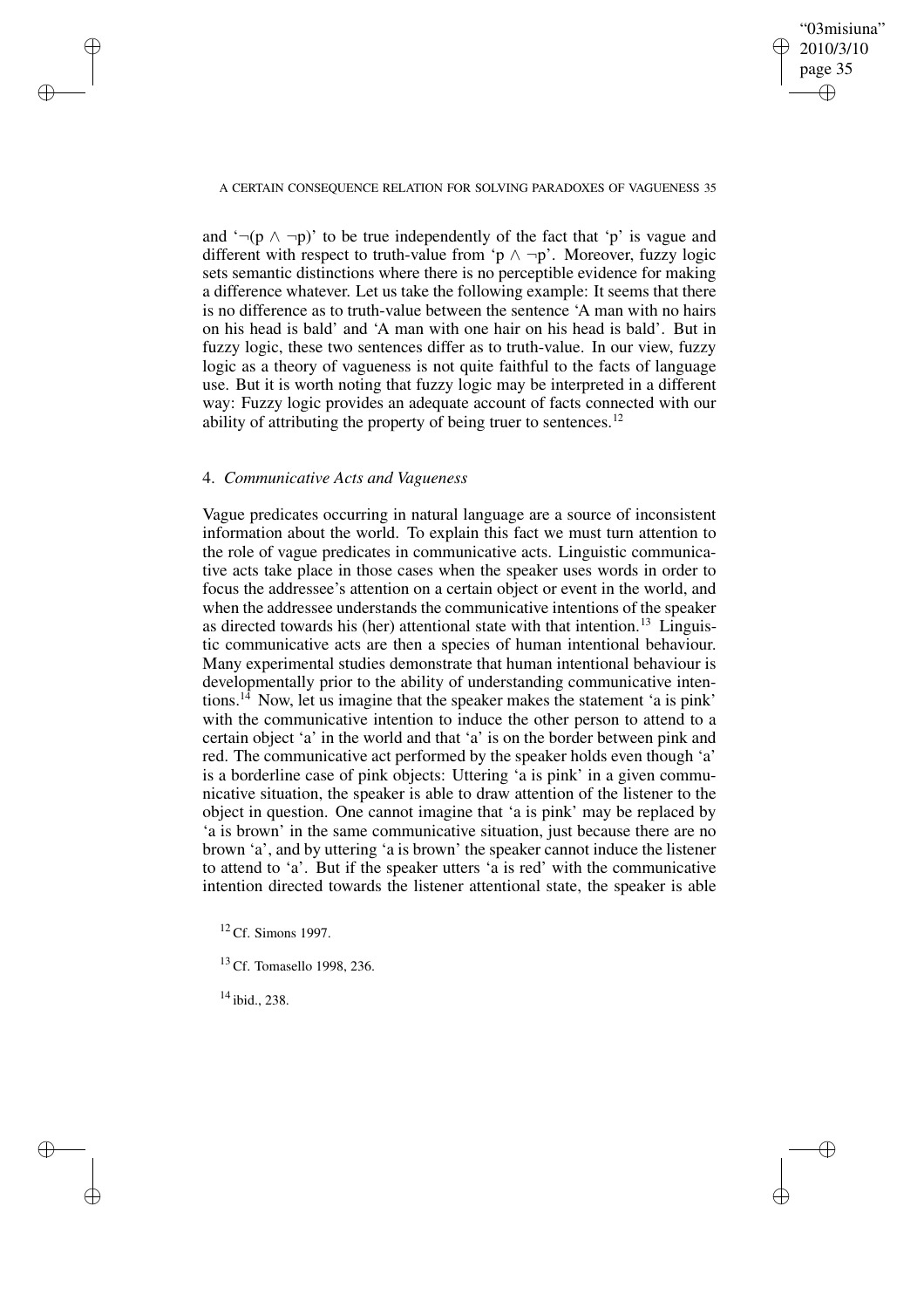✐

### 36 KRYSTYNA MISIUNA

to draw the listener attention to the object 'a', and in consequence the communicative act holds. The speaker and listener share the same choices for linguistic representation of the intended referent, and the decision between 'a is pink' and 'a is red' is made for some pragmatic reasons, for instance with respect to the listener's interests.<sup>15</sup> This view confirms the fact that communicative acts are inherently joint acts.<sup>16</sup>

One can imagine two speakers 'A' and 'B' who act independently in similar communicative situations. Let 'A' makes the statement 'a is pink' and 'B' makes the statement 'a is red', and suppose that the listener is informed about 'a' by 'A' and 'B' in two different communicative acts. Now, let us imagine that the observer gathers the information about 'a' and encounters the two statements 'a is pink' and 'a is red'. Since the observer knows that if 'a' is defined as red then 'a' is not defined as pink and also if 'a' is defined as pink then 'a' is not defined as red, he (she) concludes that in fact two pairs of contradictory statements have been made: 'a is pink' and 'a is not pink', and 'a is red' and 'a is not red'. The classical concept of consequence applied to these two pairs of statements enables one to infer any statement, for instance 'a is brown'. The predicate 'pink' ('red') has been precisified in two different ways, one of which makes true the sentence 'a is pink' ('a is red'), and the other makes true the sentence 'a is not pink' ('a is not red'). There is a difference in this respect between these two pairs of sentences and the following pair of sentences: 'Frogs have four legs' and 'Frogs have six legs'. We know that only one of these two sentences is true and the other is false. But it would not be quite right to say the same about 'a is pink' and 'a is red' if 'a' is a borderline case of pink and red objects. This preliminary discussion leads to the following desiderata concerning an adequate theory for vagueness.

- (a) The Principle of Bivalence is not valid for vague language.
- (b) The sentence 'There is a number  $n$  such that a man with  $n$  hairs on his head is bald and a man with  $(n + 1)$  hairs on his head is not bald' is not true.
- (c) Classically valid sentences remain valid even though they contain vague predicates.
- (d) Two contradictory sentences containing a vague predicate applied to a borderline case do not imply any sentence.
- (e) A framework for vagueness should be justified by facts of linguistic communication.

<sup>15</sup> Cf. Tomasello 1999, 517.

<sup>16</sup> See Clark 1996, 125.

✐

✐

✐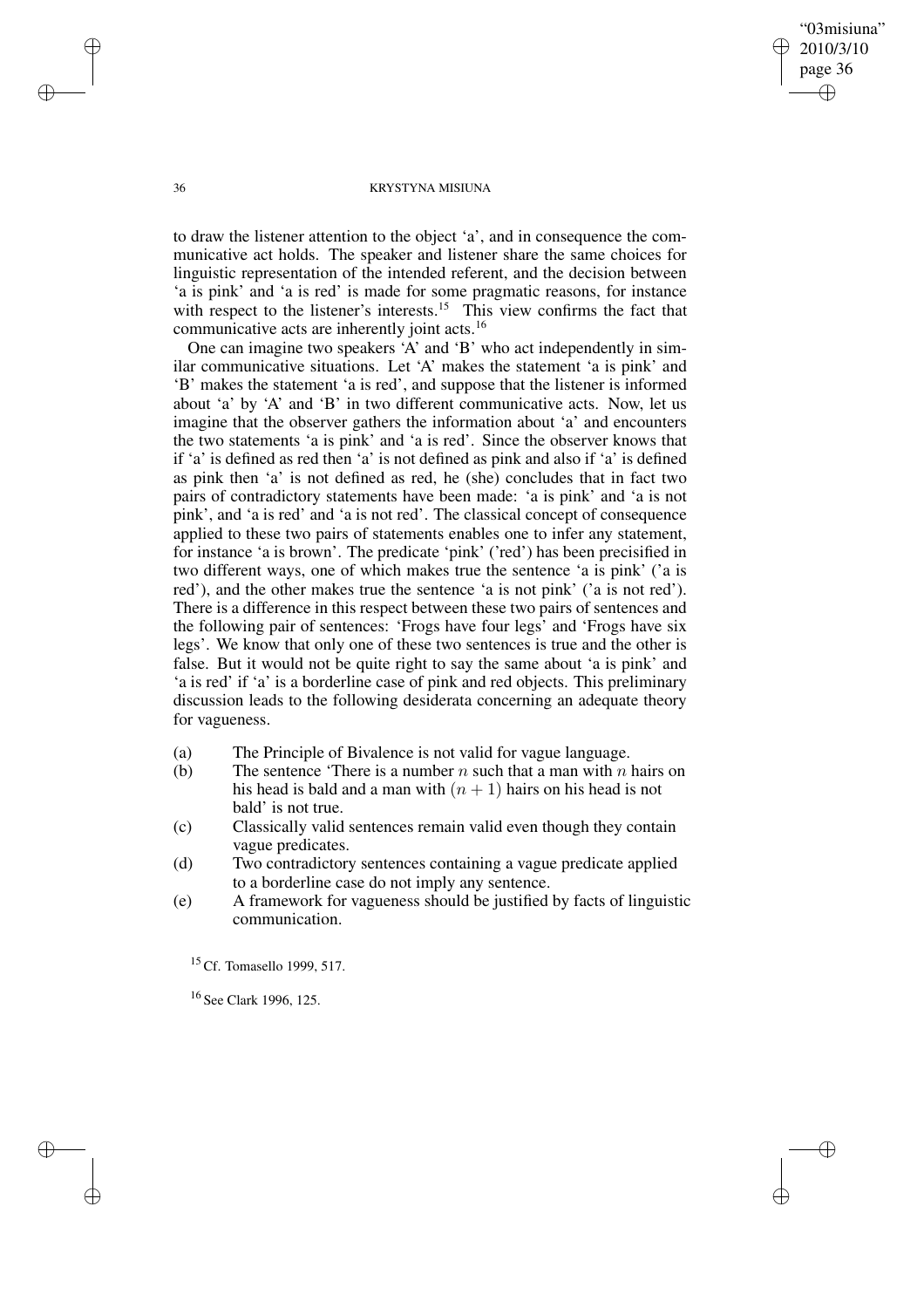### A CERTAIN CONSEQUENCE RELATION FOR SOLVING PARADOXES OF VAGUENESS 37

"03misiuna" 2010/3/10 page 37

✐

✐

✐

✐

## 5. *Four-Valued Bilattice-Based Logic as Theory of Vagueness*

✐

✐

✐

✐

There exist two different perspectives of looking at vagueness: the perspective of listener and the perspective of observer. The listener obtains statements made by the speaker which have a definite (classical) truth-value, or strings of words or sounds which are not intended as statements, and then without a definite (classical) truth-value. The observer obtains statements of many speakers (at least two); and it may happen that some of those statements contradict each other. Let us suppose now that the observer wants to define a valuation function for vague atomic sentences. The observer has to make a decision as to the truth-value of the sentence 'a is pink' taking into account the fact that the two statements have been made: 'a is pink' and 'a is not pink'. In other words, the information which has been obtained by the observer is that the sentence 'a is pink' is both true and false, since the sentence is classically false if and only if its negation is true. But the fact that 'a is pink' is both true and false means only that 'pink' has been precisified in two different ways, such that 'a is pink' is true for one way of making the predicate more precise and false for the other. There is a difference between being the sentence 'a is pink' both true and false and being it without a definite (classical) truth-value. In this last case this amounts to the fact that no information about 'a' has been obtained. There is also a difference between the logical status of being both true and false and the logical status of the classical truth-values, since being a sentence both true and false is understood as being known as true and known as false. To make a difference between sentences which do not have any classical truth-value, that is, those which are not known as true and are not known as false, and those sentences which are known as true and known as false, to the two classical truth-values will be added two epistemic ones: 'neither true nor false' designated as ⊥ and 'both true and false' designated as 'T'. They may be called epistemic truth-values, because they reflect the observer's knowledge about truth-values of vague atomic sentences. Suppose that the observer knows that 'a is pink' is true and that 'a is pink' is false and that he also knows that 'a is red' is true and that 'a is red' is false. Now, suppose that the observer forms the disjunction: 'a is pink or red'. Does the disjunction change the information about 'a'? If each disjunct is known as true and false, also the disjunction is known as true and false. A similar observation concerns conjunction; if each conjunct is known as true and false, also conjunction is known as true and false.

This leads to Belnap's (1977) four-valued logic, which needs to be extended and modified if it is to be considered as a formal setting for vagueness. Belnap's logic, which is bilattice-based logic, is known as FOUR.<sup>17</sup>

 $17$  FOUR is the name of a bilattice and logic base on that bilattice. See Fitting 1989, 229.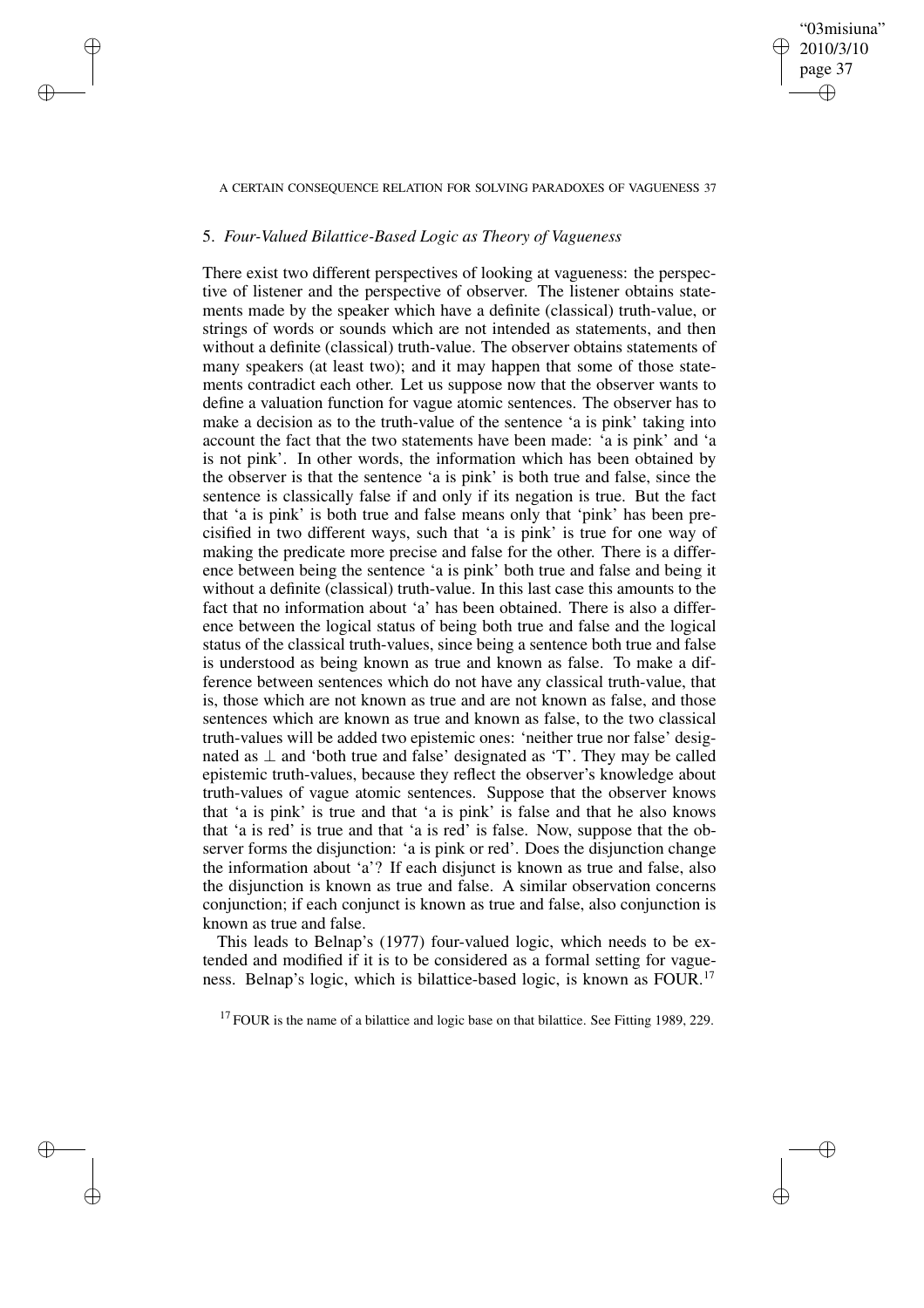38 KRYSTYNA MISIUNA

"03misiuna" 2010/3/10 page 38

✐

✐

✐

✐

The four truth-values: t (true), f (false), T (both true and false) and  $\perp$  (neither true nor false) are arranged in two partial orderings denoted as:  $\leq_t$  and  $\leq_k$ , where  $\leq_t$  represents increase in truth or measure of truth, and  $\leq_k$  represents an increase in knowledge or information. With respect to  $\leq_t$ , t is the greatest element and f is the least one, but T and  $\perp$  are intermediate values which are incomparable. With respect to  $\leq_k$ , T is the greatest element and ⊥ is the least one, but  $t$  and  $f$  are incomparable. Under both orderings we have a complete lattice, that is,  $({t, f, T, \perp}, \leq_t)$  is a lattice with the meet and join denoted as  $\land$  and  $\lor$ , respectively, and  $(\{t, f, T, \bot\}, \leq_k)$  is a lattice with the meet and join denoted as  $\otimes$  and  $\oplus$ , respectively. Then these operations are defined in the standard way as:

Def.  $a \lor b = \sup_{\leq t} \{a, b\};$  $a \oplus b = \sup_{\leq k} \{a, b\};$  $a \wedge b = \inf_{\leq t} \{a, b\};$  $a \otimes b = \inf_{\leq k} \{a, b\}.$ 

The operation of negation, denoted as  $\neg$ , which behaves like the classical negation on the classical truth-values, has the following properties in FOUR:

1. If  $a \leq_t b$  then  $\neg a \geq_t \neg b$ ; 2. If  $a \leq_k b$  then  $\neg a \leq_k \neg b$ ;

3.  $\neg \neg a = a$ .

Thus, the FOUR negation is order preserving with respect to  $\leq_k$  and order reversing with respect to  $\leq_t$ . The negation may be also defined by the following truth-table:

| $\overline{\rho}$ |   |
|-------------------|---|
| t                 |   |
|                   |   |
|                   |   |
|                   | t |

Fig. 1. The truth-table of negation.

The four truth-values arranged in the two orderings together with the operation of negation form an algebraic structure called bilattice.<sup>18</sup>

The operators  $\otimes$  and  $\oplus$  (and also  $\wedge$  and  $\vee$ ) are monotone with respect to the ≤t-ordering and the operators ∧, ∨ and ¬ (and also ⊗ and ⊕) are monotone with respect to the  $\leq_k$ -ordering. It is easy to prove that the monotonicity

<sup>18</sup> This definition of bilattice comes from Ginsberg. See Ginsberg 1988, 270.

✐

✐

✐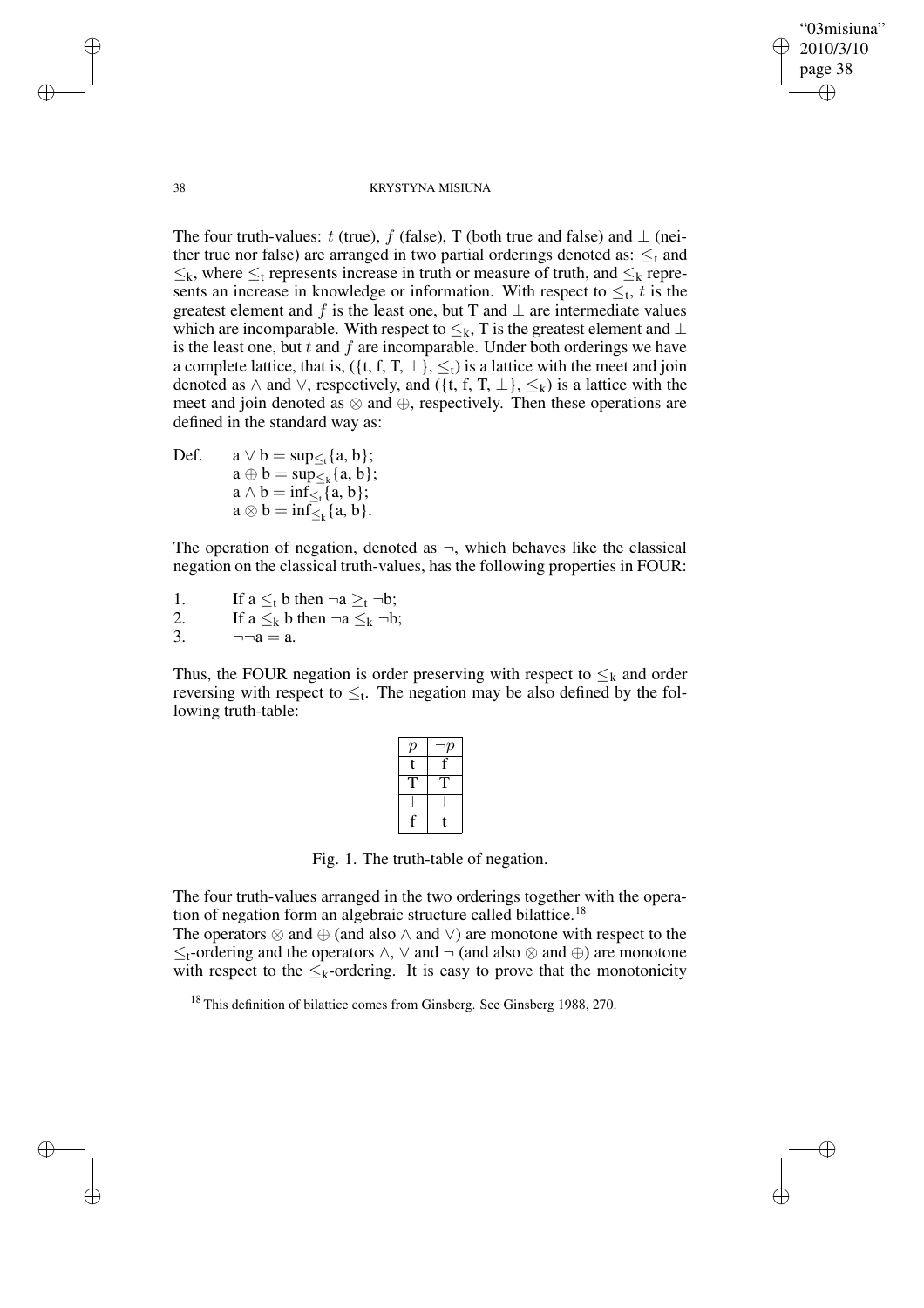## "03misiuna" 2010/3/10 page 39 ✐ ✐

✐

✐

### A CERTAIN CONSEQUENCE RELATION FOR SOLVING PARADOXES OF VAGUENESS 39

implies the following equations:  $19$ 

1.  $\perp \wedge T = f$ .

✐

✐

✐

✐

- 2.  $\perp \vee T = t$ .
- 3.  $f \otimes t = \perp$ .
- 4.  $f \oplus t = T$ .

Next we need a properly defined function of valuation for a certain formal language which will serve as a representation or model of natural language containing vague predicates. We shall assume that a propositional language with the operators defined above plays the role of that model. Intuitively adequate valuation should reflect connections between statements occurring in communicative acts and atomic sentences of that formal language. Let 'A', 'B' denote two different speakers, and 'X' denote any atomic sentence. We shall define mappings  $l_A$  and  $l_B$  corresponding to the speakers 'A' and 'B' in the following way:

Def.  $l_A(X) = t$  if A makes the statement X  $l_A(X) = f$  if A makes the statement  $\neg X$  $l_A(X) = \perp$  otherwise and similarly for the speaker 'B':  $l_B(X) = t$  if B makes the statement X  $l_B(X) = f$  if B makes the statement  $\neg X$  $l_B(X) = \perp$  otherwise.

The intuitive meaning of these two mappings is that the listener attributes truth, falsehood or no truth-value according to the respective statements made by the speaker in a given communicative situation. Next we can define the valuation function for atomic sentences as follows:

Def.  $O(X) = l_A(X) \oplus l_B(X)$ .

Again, the intuitive meaning of this is that the atomic sentences are evaluated according to the observer's knowledge about the truth-values assigned by the listener to the corresponding statements made by the speakers 'A' and 'B'. The valuation O(X) takes into account the fact that in the case of disagreement between 'A' and 'B', the observer accepts both truth-values, and in consequence the atomic sentence 'X' has the truth-value 'T'.

But the function of valuation defined above represents only one possible approach to conflicting information. The other approach is when in the case of disagreement between speakers the observer assigns no truth-value to a

<sup>19</sup> Cf. Fitting 1989, 239.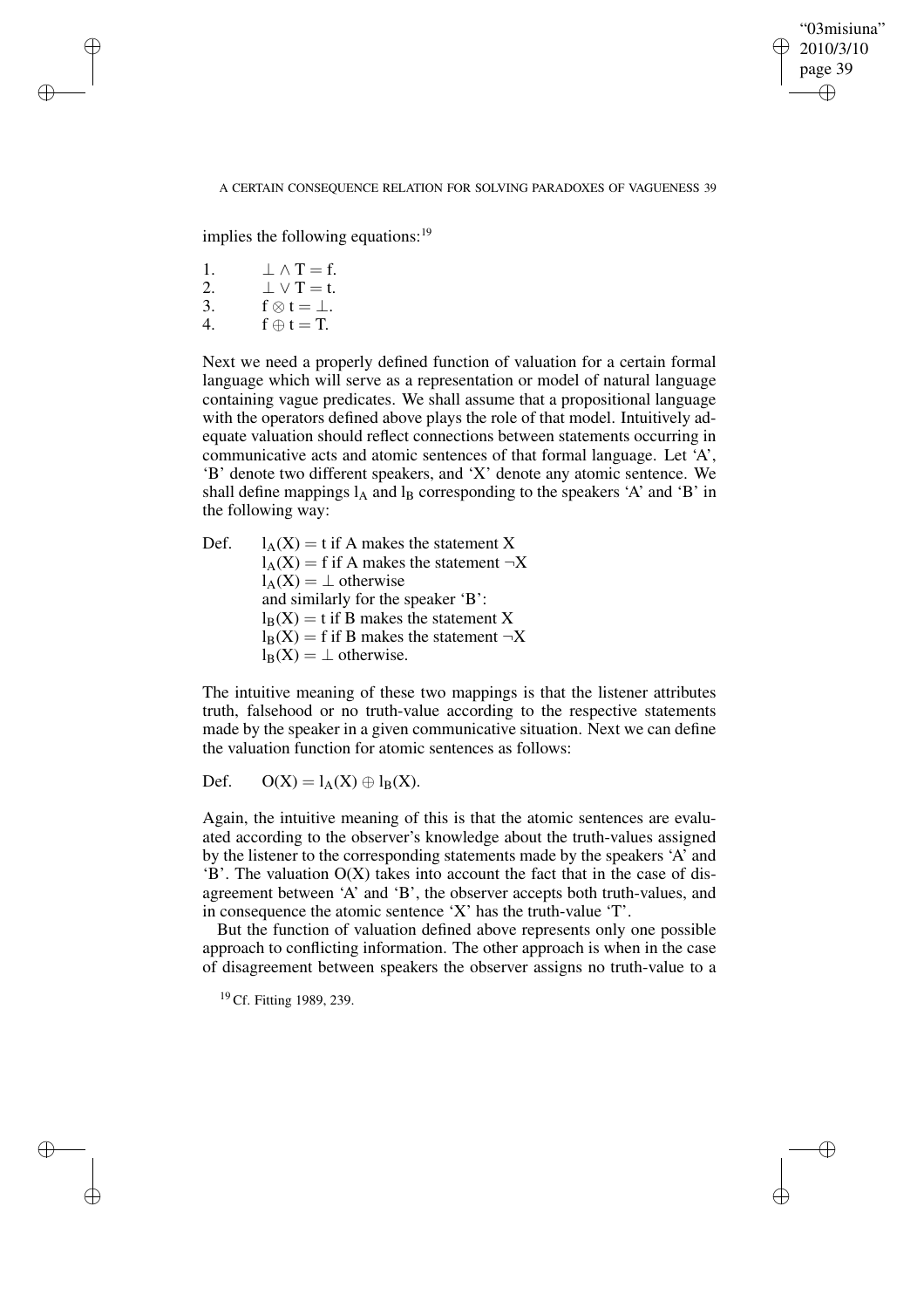✐

### 40 KRYSTYNA MISIUNA

given atomic sentence. In other words, in the case of conflicting information concerning truth-value of a vague atomic sentence, the sentence remains not known as true and not known as false, that is, it has the truth-value  $\bot$ . On this approach, the valuation for atomic sentences should be defined in the following way:

Def.  $O(X) = l_A(X) \otimes l_B(X)$ .

Now, let us say that the valuation v defined as usual as a function from the set of atomic sentences of the formal language into  $\{t, f, T, \perp\}$  is called intended if for each atomic sentence 'X' :  $v(X) = O(X)$ . The valuation 'v' can be extended to compound sentences in the standard way, so that the connectives occurring in compound sentences correspond to the operations on  $\{t, f, T, \perp\}$ .

The language of FOUR should be augmented with a connective which would serve for representing implication. The first thought is to define the implication, as in the classical logic by '¬p  $\vee$  q'. However, it is not good solution, because ' $p \rightarrow p$ ' is not a tautology on this definition. This is a consequence of the fact that there are no tautologies in Belnap's logic, and in this case v( $\neg p \lor p$ ) =  $\bot$  if v(p) =  $\bot$ , where  $\bot$  is not a designated value. The implication connective,  $\Rightarrow$ , will be defined then by the truth-table:

| $\Rightarrow$<br>$\boldsymbol{q}$<br>$\boldsymbol{p}$ |   |  |
|-------------------------------------------------------|---|--|
|                                                       |   |  |
| т                                                     | Τ |  |
|                                                       |   |  |
|                                                       |   |  |

Fig. 2. The truth-table of implication.

The implication defined in this way makes *Modus Ponens* valid, and also the deduction theorem holds for  $\Rightarrow$ .<sup>20</sup> Note that (1)  $\Rightarrow$  is a generalization of classical implication in this sense that on the classical truth-values  $\Rightarrow$  has the same truth-values as the classical implication, and  $(2) \Rightarrow$  is not monotone with respect to  $\leq_k$ . The function of valuation 'v' extends on the set of compound sentences of the language augmented with ⇒ in the standard way.

The logic FOUR has  $t$  and 'T' as designated values. We shall call a valuation which maps a given formula into an element of the set of designated values  $D = \{t, T\}$  a model of the formula. Having fixed the set of designated values, we shall define the basic consequence relation of the propositional

 $20$  Cf. Arieli and Avron 1996, 45.

✐

✐

✐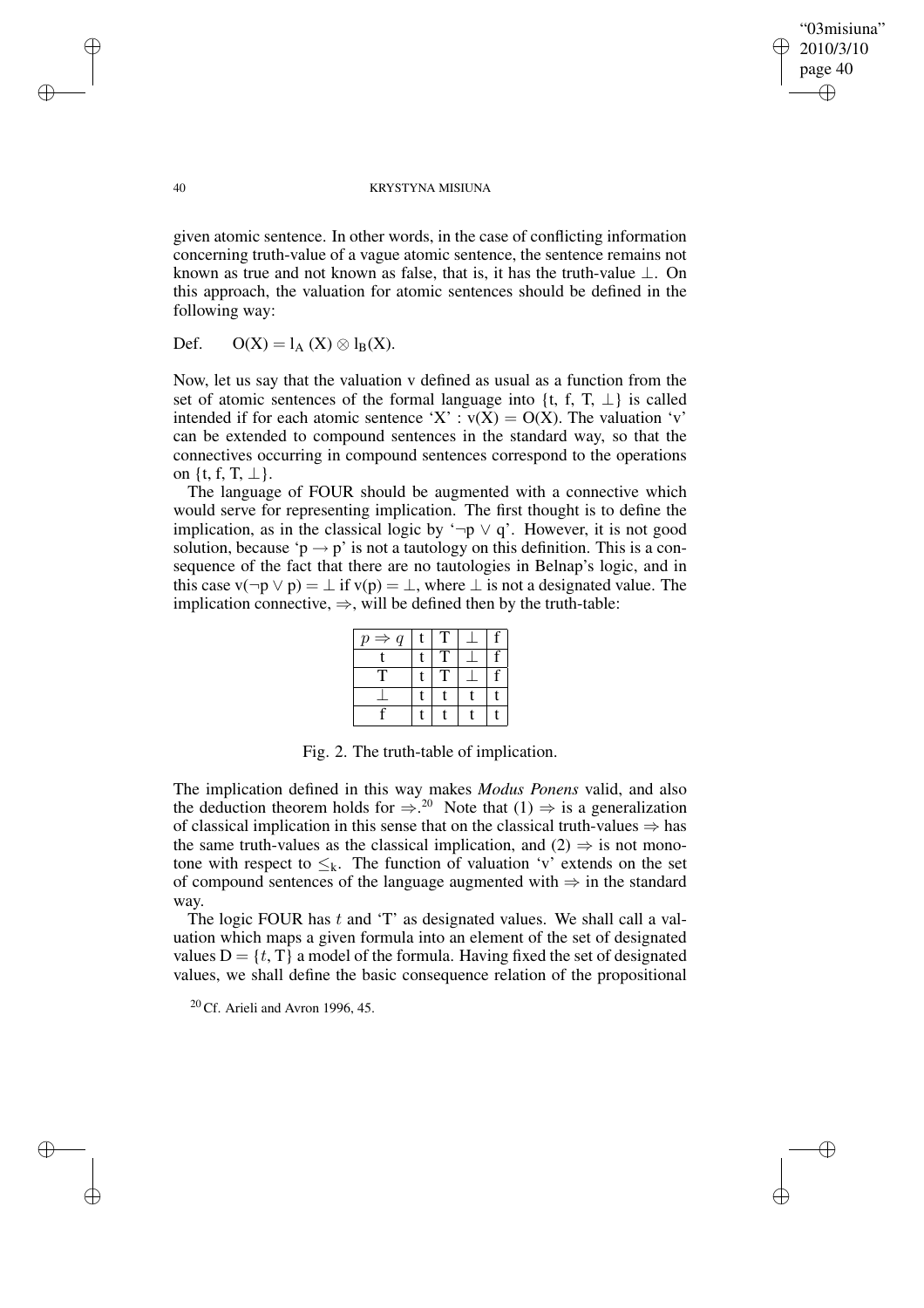"03misiuna" 2010/3/10 page 41 ✐ ✐

✐

✐

A CERTAIN CONSEQUENCE RELATION FOR SOLVING PARADOXES OF VAGUENESS 41

language over the set of connectives  $\{\neg, \wedge, \vee, \otimes, \oplus, \Rightarrow\}$ , denoted by L, in the following way:

Def. We shall say that a formula  $\alpha$  of the language L is a consequence of a set Γ of formulae of that language, what we shall symbolize as  $\Gamma \models^4 \alpha$ , if every model of  $\Gamma$  is a model of  $\alpha$ .

This consequence relation of the logic FOUR is monotonic, compact, paraconsistent and it has sound and complete Gentzen-type proof system.<sup>21</sup> It is easy to show that the consequence relation defined in this way is paraconsistent in this sense that the pair of formulae  $\alpha$  and  $\neg \alpha$  does not imply an arbitrary formula. For instance, in the classical logic the set  $\{p, \neg p\}$ has no model, because there is no valuation which maps each formulae of this set into t. But in four-valued bilattice-based logic FOUR  $\{p, \neg p\}$  has a model for  $v(p) = T$ . Hence, in the classical logic an arbitrary formula 'q' follows from this set, but it is not the case in the logic FOUR. As we have seen, paraconsistency is a desirable property of reasoning containing vague predicates, because it blocks the inference of an arbitrary sentence from two contradictory sentences which contain a vague predicate applied to a borderline case. Note that the standard three-valued logics, like those of Kleene and Łukasiewicz, in which the non-classical value is not designated, are not paraconsistent. Another drawback of these logics from our point of view is that they invalidate classically valid formulae. For instance, 'p  $\vee \neg p$ ' is not valid in the Łukasiewicz 3-valued logic and also it is not valid in the Kleene 3-valued logic, where there are no tautologies at all. On the other hand, if one takes a three-valued logic with the set of values  $\{t, f, T\}$ , where t and 'T' are designated values, the logic is paraconsistent, but it still invalidates some classically valid formulae, like the Disjunctive Syllogism.<sup>22</sup> We have the same problem with the logic FOUR. While it is paraconsistent, it is strictly weaker than classical logic even for consistent languages, for example 'p ∨  $\neg p'$  is not valid for this logic, since for  $v(p) = \perp$ , the formula has the value ⊥. The Disjunctive Syllogism is also invalid with respect to the basic consequence relation of FOUR. A solution which we suggest concerns a certain modification of the consequence relation  $\vDash^4$ .

<sup>21</sup> See Arieli and Avron 2000: Proposition 3.2.

<sup>22</sup> Cf. Avron 1991, 285.

✐

✐

✐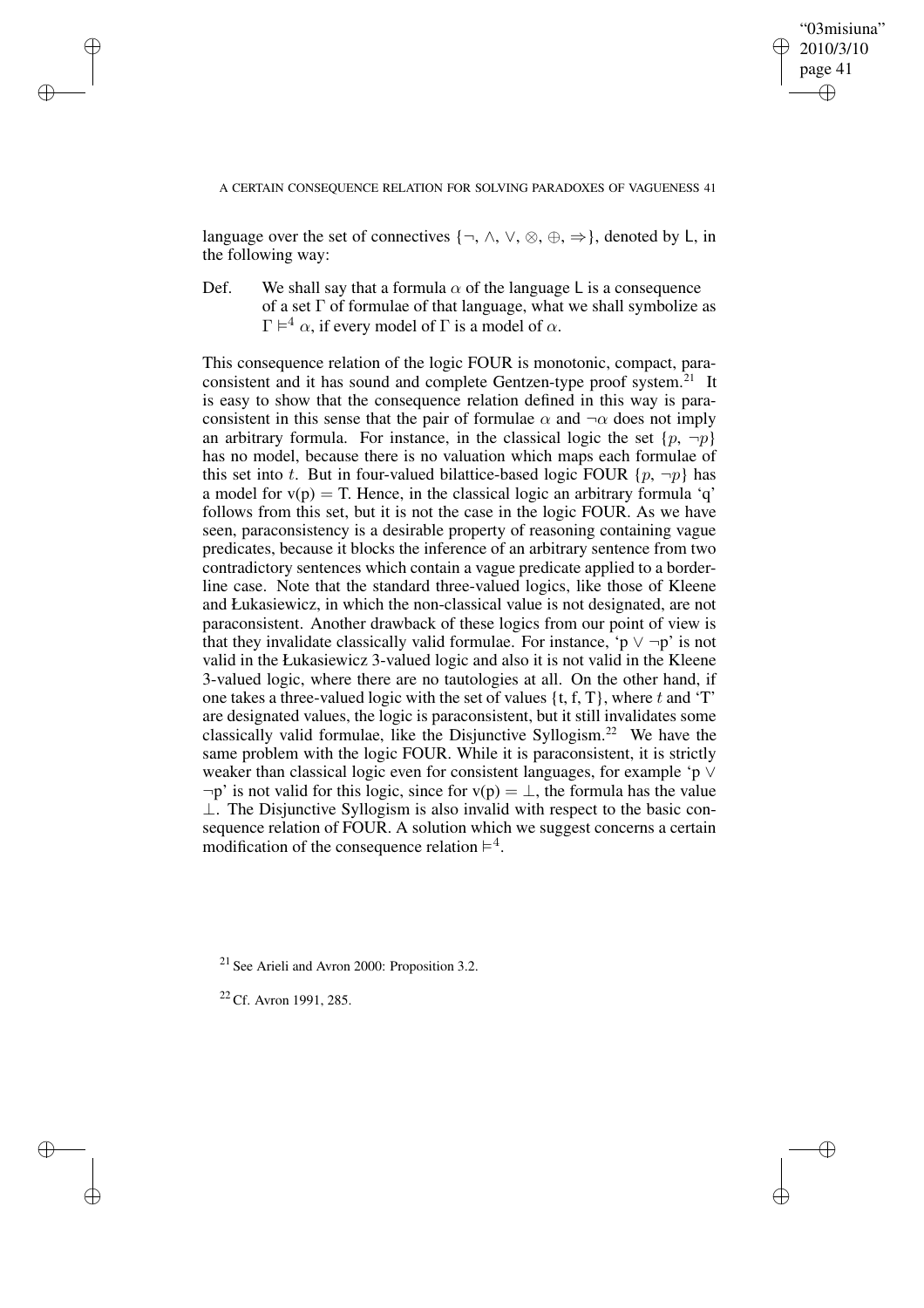## "03misiuna" 2010/3/10 page 42 ✐ ✐

✐

✐

### 42 KRYSTYNA MISIUNA

## 6. *Preferential Consequence Relation and Sorites Paradoxes*

The consequence relation  $\vDash^4$  has been defined in the standard way, in this sense that all models of the set  $\Gamma$  have been taken into account. We shall define now a consequence relation with respect to a subset of all models of  $\Gamma$ <sup>23</sup>. The consequence relation which we are going to define may be called a preferential consequence relation, because it takes into account models chosen with respect to certain preference. In this case it will be the consequence relation preferring classical models whenever they are possible, but it allows for models with the non-classical truth-value 'T' only for those formulae which do not have classical models. The point is to define a consequence relation which preserves classical logical truths and classically valid arguments, but simultaneously is paraconsistent.

Let us denote the set of non-classical truth-values as  $J = \{T, \perp\}$ . Let I(v, J) = {p: p is atomic and v(p)  $\in$  J} be the set of atomic formulae which have been assigned a non-classical truth-value, that is 'T' or ⊥. Let us say that a model 'm' is more consistent than a model 'n' with respect to J if I(m, J)  $\subset$ I(n, J), which means that 'm' has less atomic formulae evaluated as 'T' or  $\perp$ than 'n' does.

Def. We shall call 'm' a most consistent model of  $\Gamma$  with respect to J if there is no other model of  $\Gamma$  which is more consistent than m with respect to J.

These stipulations enable us to define the preferential consequence relation for the language L, which we shall denote as  $\models^{4,1}$ , in the following way:

Definition :  $\Gamma \models^{4,1} \alpha$  if every most consistent model of  $\Gamma$  is a model of  $\alpha$ .

Note that if  $\Gamma$  is classically consistent, then  $\alpha$  classically follows from  $\Gamma$  if and only if  $\Gamma \models^{4,1} \alpha$ . An important observation concerning this preferential consequence relation is that it is nonmonotonic. In classical logic, if  $\alpha$  is a logical consequence of a set of formulae  $\Gamma$ , and if  $\Gamma'$  is a set of formulae such that  $\Gamma \subseteq \Gamma'$ , then  $\alpha$  is also a logical consequence of  $\Gamma'$ . In other words, the set of consequences increases monotonically with the set of premises. But it is not the case with  $\models^{4,1}$ . If we have the set of formulae  $\Gamma'$  such that  $\Gamma \subseteq \Gamma'$ , then for a certain formula  $\alpha$  it is the case that  $\Gamma \models^{4,1} \alpha$ , but it is not the case that  $\Gamma' \models^{4,1} \alpha$ . The nonmonotonicity of this consequence relation is connected with the fact that  $\Gamma$  and  $\Gamma'$  represent information of different value. If we accept  $\alpha$  as reasonable on the basis of  $\Gamma$  and a new formula in

 $23$  Cf. Arieli and Avron 1998, 116.

✐

✐

✐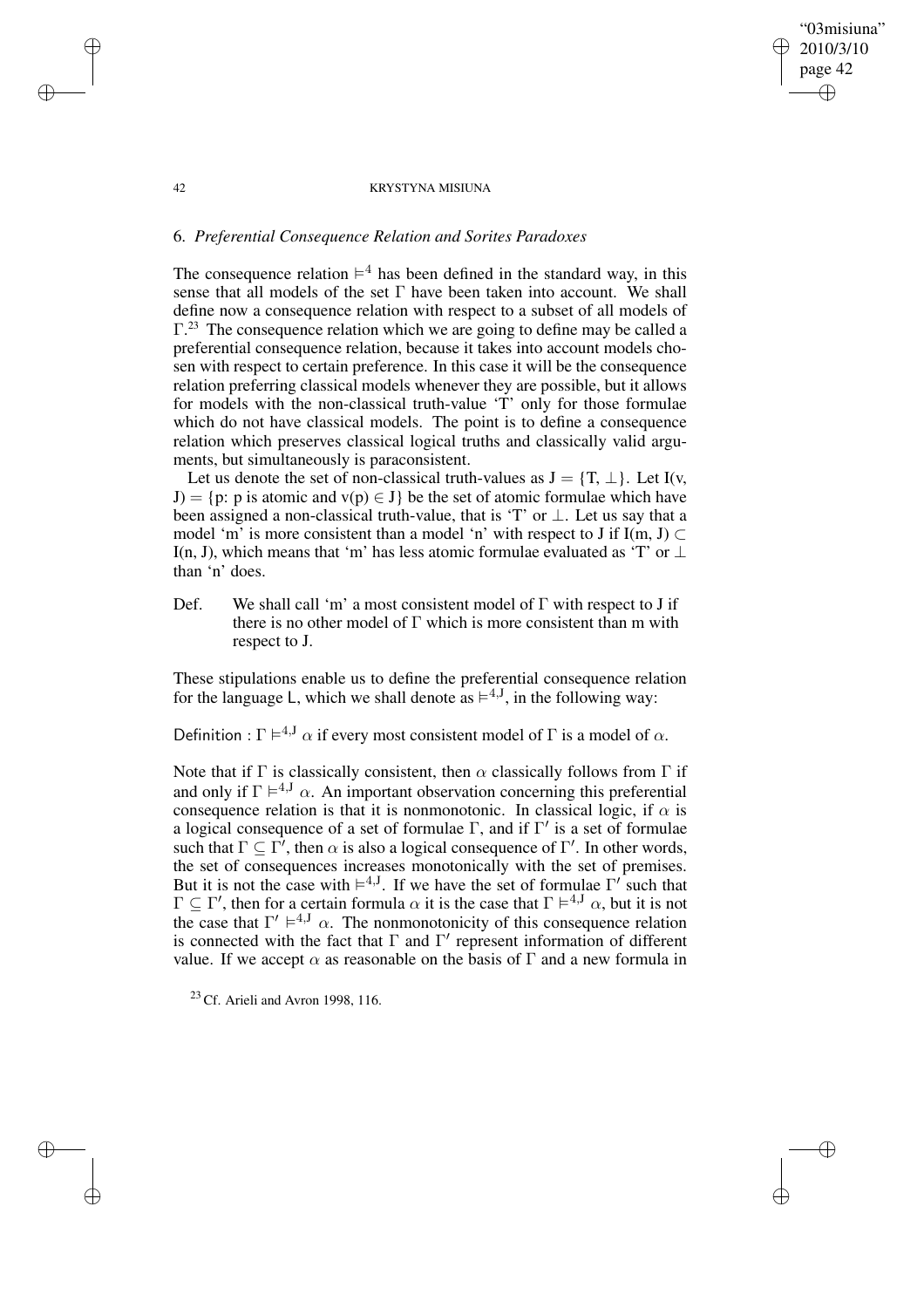✐

### A CERTAIN CONSEQUENCE RELATION FOR SOLVING PARADOXES OF VAGUENESS 43

 $Γ'$  added to Γ contradicts the grounds which led us to accept  $\alpha$ , or the new formula is regarded as representing information more reliable than the old reason to believe  $\alpha$ , we shall not accept  $\alpha$  any more as reasonable.<sup>24</sup> Let us take an example with vague sentences. Let  $\Gamma$  be the set of the following two sentences: 'a is red' and 'It is not the case that a is red and pink'. If r stands for 'a is red' and p stands for 'a is pink', then  $\{r, \neg(r \wedge p)\} \models^{4, J} \neg p$ , because the set of the premises  $\Gamma$  has only one most consistent model 'm': m(r) = t and  $m(p) = f$ , which is a model of the conclusion. Now, let us assume that the sentence 'a is pink' has been added to  $\Gamma$  which extends the set of premises to the set:  $\Gamma' = \Gamma \cup \{p\}$ . It is easy to show that it is not the case that  $\{r, \neg(r \wedge p), p\} \models^{4, J} \neg p$ , because there is the following most consistent model 'n':  $n(r) = T$  and  $n(p) = t$  of the premises  $\Gamma'$  which is not a model of the conclusion. The new sentence 'a is pink' added to the old premises may be considered as more reliable than the old reasons to believe that 'a is not pink'. This difference between 'a is pink' and 'a is red' is not perceptible in the case of the classical consequence relation where sentences are handled as if they were precise.

The preferential consequence relation makes possible a new approach to sorites paradoxes. Let us consider again the 'Bald Man' Paradox (II) which has been regimented in the following way:

 $(11)$  B(a, 0)  $\neg B(a, 100.000)$ ∴  $[B(a, 0) \land \neg B(a, 1)] \lor [B(a, 1) \land \neg B(a, 2)]$  $\vee \ldots \vee$  [B(a, n)  $\wedge \neg B$ (a, n+1)]  $\vee$ ...  $\vee$  [B(a, 100.000 − 1)  $\wedge \neg B$ (a, 100.000)].

This argument is classically valid, since there is no classical model which makes the premises true and the conclusion false. It is also validated by the supervaluational semantics, because its premises and conclusion are supertrue, that is, true for all admissible precisifications. Now, the question arises if each disjunct of the conclusion of the 'Bald Man' Paradox (II) should have a classical truth-value. If the function of valuation is defined as the intended valuation  $O(X) = I_A(X) \otimes I_B(X)$ , the premises are true, but the conclusion does not have a classical truth-value. Let us notice that:

First Premise :  $O(B(a, 0)) = I_A(B(a, 0)) \otimes I_B(B(a, 0)) = t \otimes t = t$ .

Since O(B(a, 100.000)) = l<sub>A</sub>(B(a, 100.000))  $\otimes$  l<sub>B</sub>(B(a, 100.000)) = f  $\otimes$  f  $= f$ , then

 $24$  Cf. Schlechta 1997, 3.

✐

✐

✐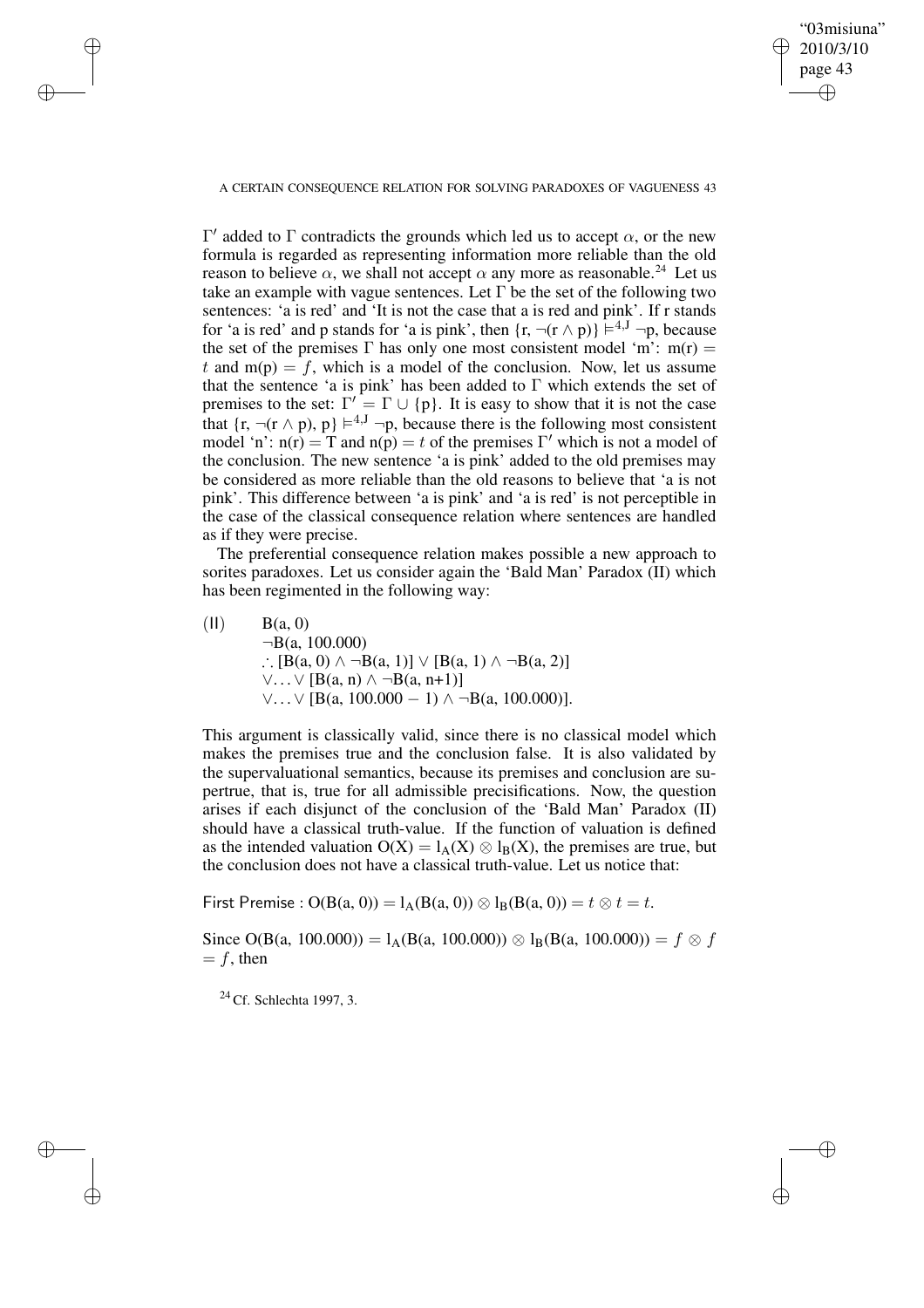"03misiuna" 2010/3/10 page 44 ✐ ✐

✐

✐

44 KRYSTYNA MISIUNA

Second Premise :  $O(\neg B(a, 100.000)) = t$ .

The premises have the only most consistent model: O. However, the model O is not a model of the conclusion. The disjuncts which occur at the beginning and at the end of this disjunction are evaluated by the valuation O as false, but the others (at least one) are evaluated as  $\perp$ , and in consequence the conclusion takes on the value  $\bot$ . That is, for at least one *n*:

 $O(B(a, n)) = 1_A(B(a, n)) \otimes 1_B(B(a, n)) = t \otimes f = \perp$  and  $O(B(a, n+1)) = I_A(B(a, n+1)) \otimes I_B(B(a, n+1)) = t \otimes f = \perp$ , and then  $O(\neg B(a, n+1)) = \perp$  and  $O[B(a, n) \wedge \neg B(a, n+1)] = \bot.$ 

Thus, the premises of the paradox (II) are evaluated astrue, but its conclusion is evaluated as  $\perp$ , because it is a disjunction whose disjuncts have the value f or  $\perp$ , and sup $\{f, \perp\} = \perp$ . This shows that there is a most consistent model of premises which is not a model of the conclusion. The intended valuation O is a counter most consistent model for this argument. In this way one can show that the conclusion of the 'Bald Man' Paradox (II) does not follow from its premises, and then the argument is *invalid*.

Now, consider again the 'Bald Man' Paradox (I), which has been regimented as follows:

 $(1)$  B(a, 0)  $[B(a, 0) \Rightarrow B(a, 1)] \wedge [B(a, 1) \Rightarrow B(a, 2)]$  $\wedge \ldots \wedge [B(a, n) \Rightarrow B(a, n+1)]$  $\wedge$ ...  $\wedge$  [B(a, 100.000 − 1)  $\Rightarrow$  B(a, 100.000)] ∴ B(a, 100.000).

The second premise evaluated by the intended valuation O defined by the operation ⊗ has true conjuncts at the beginning and at the end of the conjunction, but also (1) conjuncts with true antecedent and consequent evaluated as  $\perp$ , (2) conjuncts with antecedent and consequent evaluated as  $\perp$ , and (3) conjuncts with antecedent evaluated as  $\perp$  and false consequent. That is, for at least one n:

- (1)  $O(B(a, n)) = t \otimes t = t$  and  $O(B(a, n+1)) = t \otimes f = \perp$ , and then  $O[B(a, n) \Rightarrow B(a, n+1)] = t \Rightarrow \bot = \bot;$
- (2)  $O(B(a, n)) = t \otimes f = \perp$  and  $O(B(a, n+1)) = t \otimes f = \perp$ , then  $O[B(a, n) \Rightarrow B(a, n+1)] = t.$

✐

✐

✐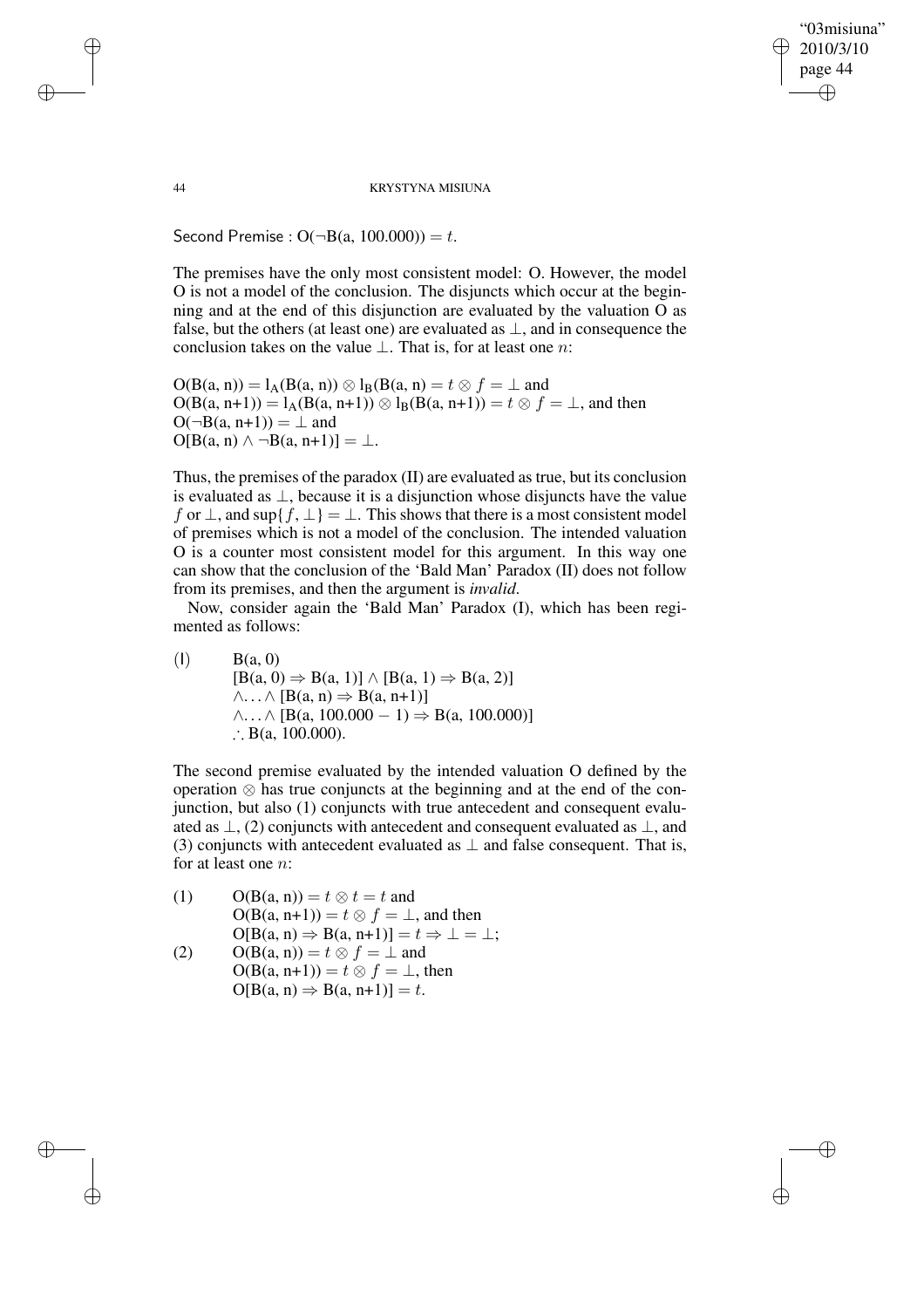✐

A CERTAIN CONSEQUENCE RELATION FOR SOLVING PARADOXES OF VAGUENESS 45

(3)  $O(B(a, n)) = t \otimes f = \perp$  and  $O(B(a, n+1)) = f \otimes f = f$ , and then  $O[B(a, n) \Rightarrow B(a, n+1)] = \bot \Rightarrow f = t.$ 

✐

✐

✐

✐

Evaluated in this way the major premise of the 'Bald Man' Paradox (I) has the truth-value  $\perp$ , because it is a conjunction whose conjuncts have the value t or  $\perp$ , and inf{ $\perp$ ,  $t$ } =  $\perp$ . Having the conclusion evaluated by the intended valuation O as false and one premise evaluated by O as true, but the other as ⊥, the argument is *unsound*. The argument remains unsound when the valuation O is defined with the help of the operation  $\oplus$ . It is easy to show that the second premise is evaluated then as false.

Note that on that analysis, when the valuation O is defined in terms of the operation ⊗, the conclusion of the 'Bald Man' Paradox (II) is the fourvalued negation of the second premise of the 'Bald Man' Paradox (I). As we mentioned before, this conclusion is also the classical negation of the sentence 'For all  $n$ : If a man with  $n$  hairs on his head is bald then a man with  $(n + 1)$  hairs on his head is bald', where 'for all n' and 'there is an n' are replaced respectively by the classical general and existential quantifiers and the implication is defined as ' $\neg p \lor q$ '.

## 7. *Comparison with Subvaluational Semantics*

A paraconsistent approach to vagueness is characteristic of the so called subvaluational semantics.<sup>25</sup>, but the idea that vagueness may lead to contradictory statements, like 'a is B' and 'a is not B', originates from Jaskowski (1948). The subvaluational semantics makes use of the concept of admissible precisification, which occurs in the supervaluational semantics. However, borderline cases for a vague predicate like 'bald' are regarded as those to which the predicate both applies and does not apply, in this sense that if 'a' is a borderline case of 'bald' then 'a is bald' and 'a is not bald' are true, or 'a is bald' is true and 'a is bald' is false. On this approach, 'a is bald' is true (simpliciter) if 'a is bald' is true for a certain admissible precisification of 'bald'.<sup>26</sup> This is a claim opposed to that of supervaluational semantics, where a sentence is true (simpliciter) just in case it is true for all admissible precisifications. Kit Fine notes that on the supervaluational approach "truth is secured if it does not turn upon what one means".<sup>27</sup> But it is not the case

<sup>25</sup> See Hyde 1997.

 $26$  ibid., 647.

<sup>27</sup> Cf. Fine 1975, 278.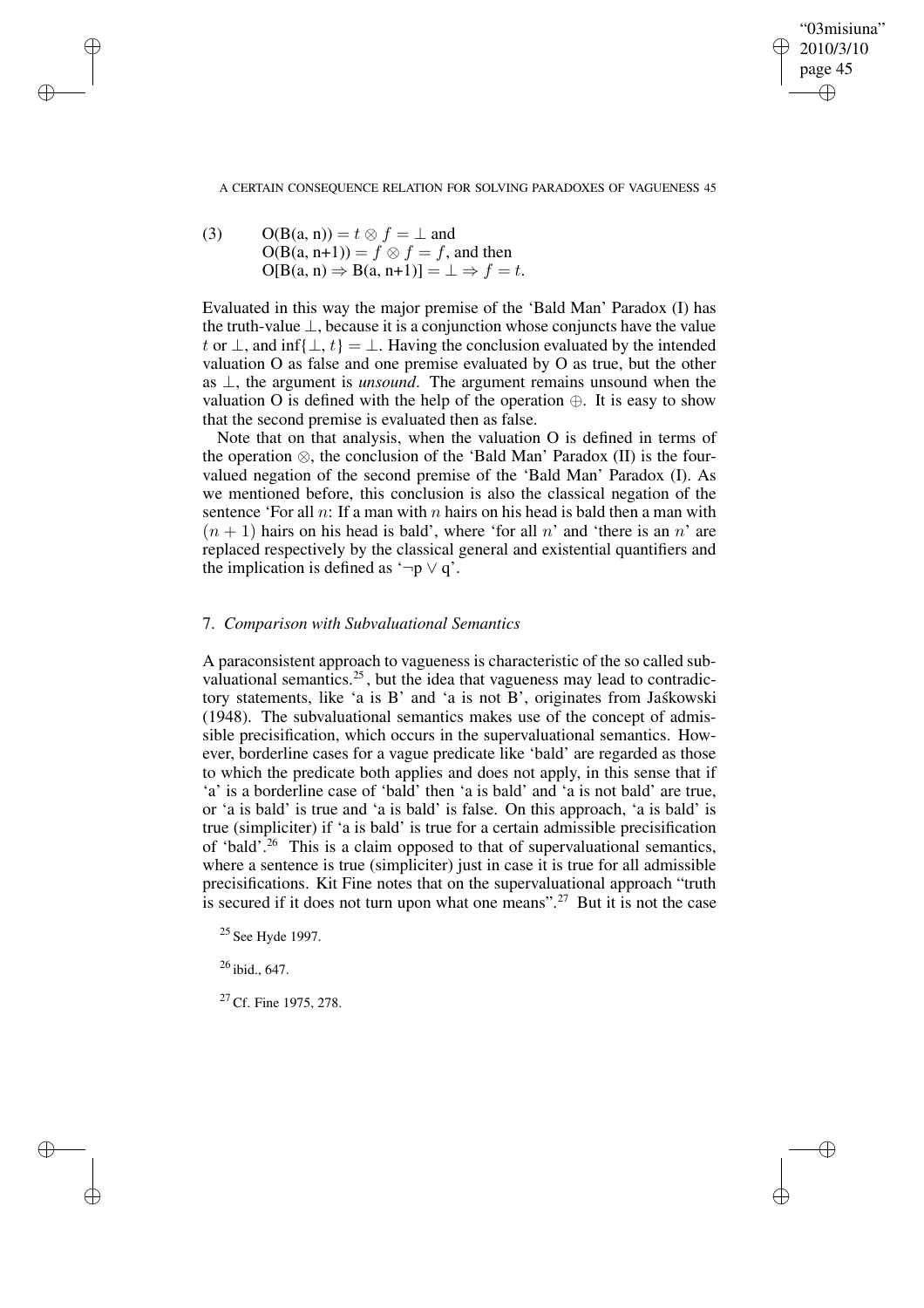✐

#### 46 KRYSTYNA MISIUNA

for the subvaluational semantics, where truth (simpliciter) depends on a particular way of making a given vague predicate more precise. The concept of truth in the subvaluational semantics contrasts with the conviction about objectivity of truth. In the four-valued bilattice-based logic, the sentence  $X'$ which is true for one admissible precisification and false for another is regarded as known as true and known as false, and it is evaluated in epistemic terms as 'T'. Subvaluationism attributes truth and falsehood to vague atomic sentences; but many of us could regard that assumption as unintuitive.

Another contentious feature of subvaluationism is that it does not preserve the classical consequence relation in those cases where it ought to be preserved, because it invalidates adjunction:

$$
p,\neg p\ not \vDash_{sb} p \land \neg p.
$$

If 'p' is a vague sentence, then 'p' may be true for a certain precisification and then true simpliciter and ' $\neg p$ ' may be true for a certain precisification and true simpliciter, but 'p  $\land \neg p$ ' is not true for any precisification and then not true simpliciter. Note that

 $\mathsf{p}, \neg \mathsf{p} \models^{4, \text{J}} \mathsf{p} \land \neg \mathsf{p},$ 

since the only most consistent model of 'p' and ' $\neg$ p' is m(p) = T, which is also the model of 'p  $\land \neg p$ '. This difference between the classical logic and subvaluational semantics points to the fact that the concept of subvaluational truth does not preserve classical meaning of conjunction. A similar problem appears in the supervaluational semantics where from the truth of a disjunction one cannot infer the truth of one of its disjuncts, in particular:

 $p \vee \neg p$  not  $\vDash_{\text{sp}} p$ ,  $\neg p$ .

If 'p' is true for some precisification and false for another, it is not supertrue and its negation is not supertrue, but 'p  $\vee \neg p$ ' is supertrue, since it is true for any precisification. Thus, the concept of supertruth does not preserve the classical meaning of disjunction. Note that

$$
p \vee \neg p \models^{4, J} p, \neg p,
$$

since 'p  $\vee \neg p$ ' has two most consistent (and classical) models: m(p) = t and  $n(p) = f$ , and each is a model of some formula of the set  $\{p, \neg p\}$ .

✐

✐

✐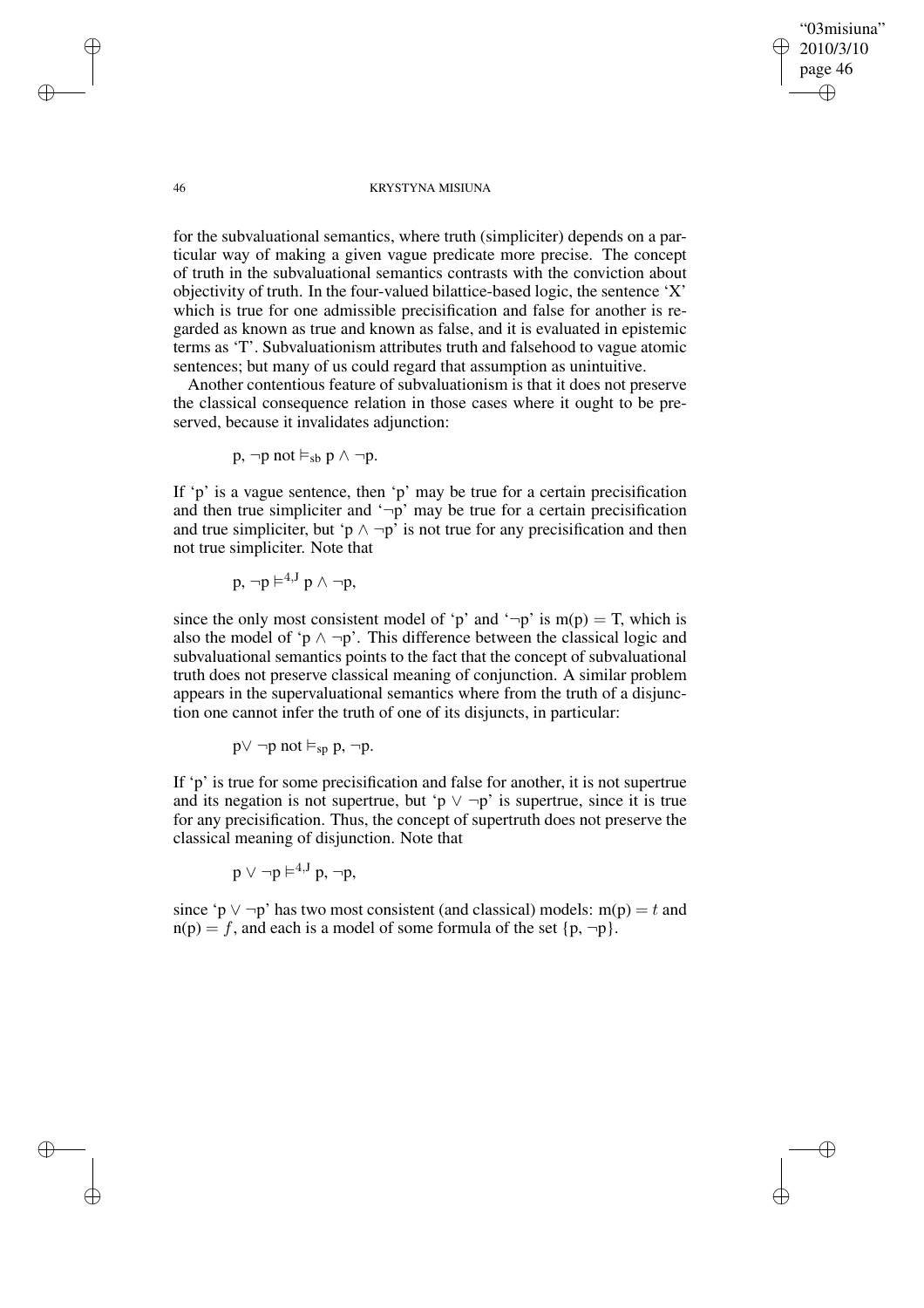A CERTAIN CONSEQUENCE RELATION FOR SOLVING PARADOXES OF VAGUENESS 47

"03misiuna" 2010/3/10 page 47

✐

✐

✐

✐

## 8. *Higher-Order Vagueness*

✐

✐

✐

✐

An interesting fact concerning vagueness is that it is not possible to determine the boundaries of the borderline region, since borderline cases also have borderline cases. If a man has few fewer hairs on his head than Tom who is a borderline case of a bald man, the man is a borderline case of a borderline case of a bald man, and then a second order borderline case. It seems that borderline cases of a higher order vagueness than the second one are beyond our discriminatory ability, and they play no role in communicative acts. Anyway, it is beyond doubt that there is no sharp boundary between definitely positive and definitely negative instances of a given vague predicate, and there is no sharp boundary between definitely positive and borderline cases on the one hand, and definitely negative and borderline cases on the other. Let us consider how these facts could be accommodated to the present approach. The question arises then how truth-values of the four-valued logic FOUR are distributed among vague sentences. To see this let us take the second premise of the 'Bald Man' Paradox (I):

(P) If a man with n hairs on his head is bald then a man with  $(n + 1)$ hairs on his head is bald.

If for each atomic sentence 'X', the function of valuation  $v(X) = O(X)$  is defined with the help of the operation ⊗, the premise has the value ⊥, because each intended valuation distributes truth-values among atomic constituents of this premise in such a way which gives the value  $\bot$ . For each O(X) there is a different number  $n$ , such that the following cases hold:

- (1) "A man with *n* hairs on his head is bald" is true.
	- "A man with  $(n + 1)$  hairs on his head is bald" is true.
- (2) "A man with  $n$  hairs on his head is bald" is true.
- "A man with  $(n + 1)$  hairs on his head is bald" is  $\perp$ .
- (3) "A man with *n* hairs on his head is bald" is  $\perp$ .
- "A man with  $(n + 1)$  hairs on his head is bald" is  $\perp$ .
- (4) "A man with *n* hairs on his head is bald" is  $\perp$ .
- "A man with  $(n + 1)$  hairs on his head is bald" is false. (5) "A man with *n* hairs on his head is bald" is false.

"A man with  $(n + 1)$  hairs on his head is bald" is false.

Thus, for each valuation  $O(X)$  some conjuncts of the premise are true, but some other conjuncts have the value ⊥. In a similar way is evaluated the conclusion of the 'Bald Man' Paradox  $(II)$  : For each valuation  $O(X)$  there is a number  $n$ , such that the following pair of sentences: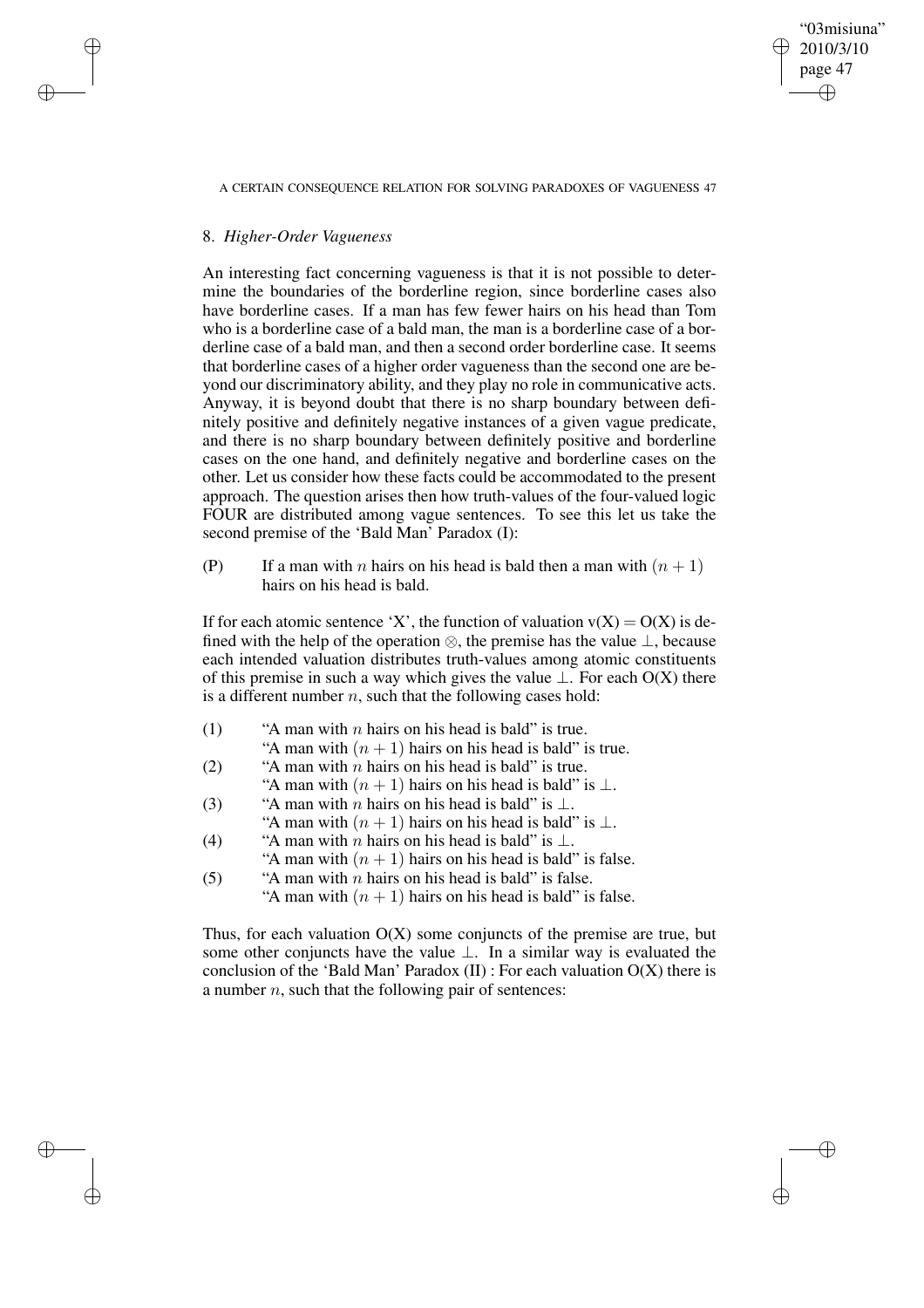48 KRYSTYNA MISIUNA

"03misiuna" 2010/3/10 page 48

✐

✐

✐

✐

# A man with  $n$  hairs on his head is bald A man with  $(n + 1)$  hairs on his head is not bald

has values belonging to five groups: (1) t and f; (2) t and  $\perp$ ; (3)  $\perp$  and  $\perp$ ; (4)  $\perp$  and f; (5) f and t. Each valuation O(X) differs from the other as to the number  $n$ ; but in each case the truth-values assigned to the pairs of sentences belong to one of the five groups, although for many numbers we are not able to point at exactly one such a pair. In this sense we can say that there is no sharp cut-off between definitely positive and negative cases of the predicate 'bald'; and in this sense there is no sharp cut-off between positive cases and borderline ones, that is, those cases which are evaluated as  $\perp$ ; in the same sense, there is no sharp cut-off also between borderline cases of 'bald' and those cases which are definitely negative. There are no such sharp boundaries and we do not know about the existence of such boundaries: This idea is characteristic of our account of vagueness.

## 9. *Conclusions*

Everyone as a user of a natural language may be a speaker in one communicative act and a listener or observer in another. There is no trouble with vagueness for the speaker and listener. For communicative purposes, a vague predicate may be positively or negatively applied to its borderline case, and from the perspective of the speaker, each choice is good, since listener's understanding of speaker's statement does not depend on that choice. But the real problem emerges for the observer, because he has to do with contradictory statements. This paper shows how reasoning with vague language may be modeled from the perspective of observer. This has been done by using the four-valued bilattice-based logic FOUR, the intended valuation O, and the preferential consequence relation  $\models^{4,1}$ , which is based on the consequence relation of FOUR. It has been shown that our formal setting for vagueness has the following desirable features:

- 1. It makes sorites paradoxes a kind of non-paradoxical reasoning, since it shows that they are either unsound or invalid.
- 2. It saves classical logical truths and classical consequence relation for classically consistent sets of sentences expressed in the language L.
- 3. It blocks inferences of an arbitrary sentence from two contradictory statements containing a vague predicate applied to a borderline case.
- 4. It may be adapted to higher-order vagueness.

✐

✐

✐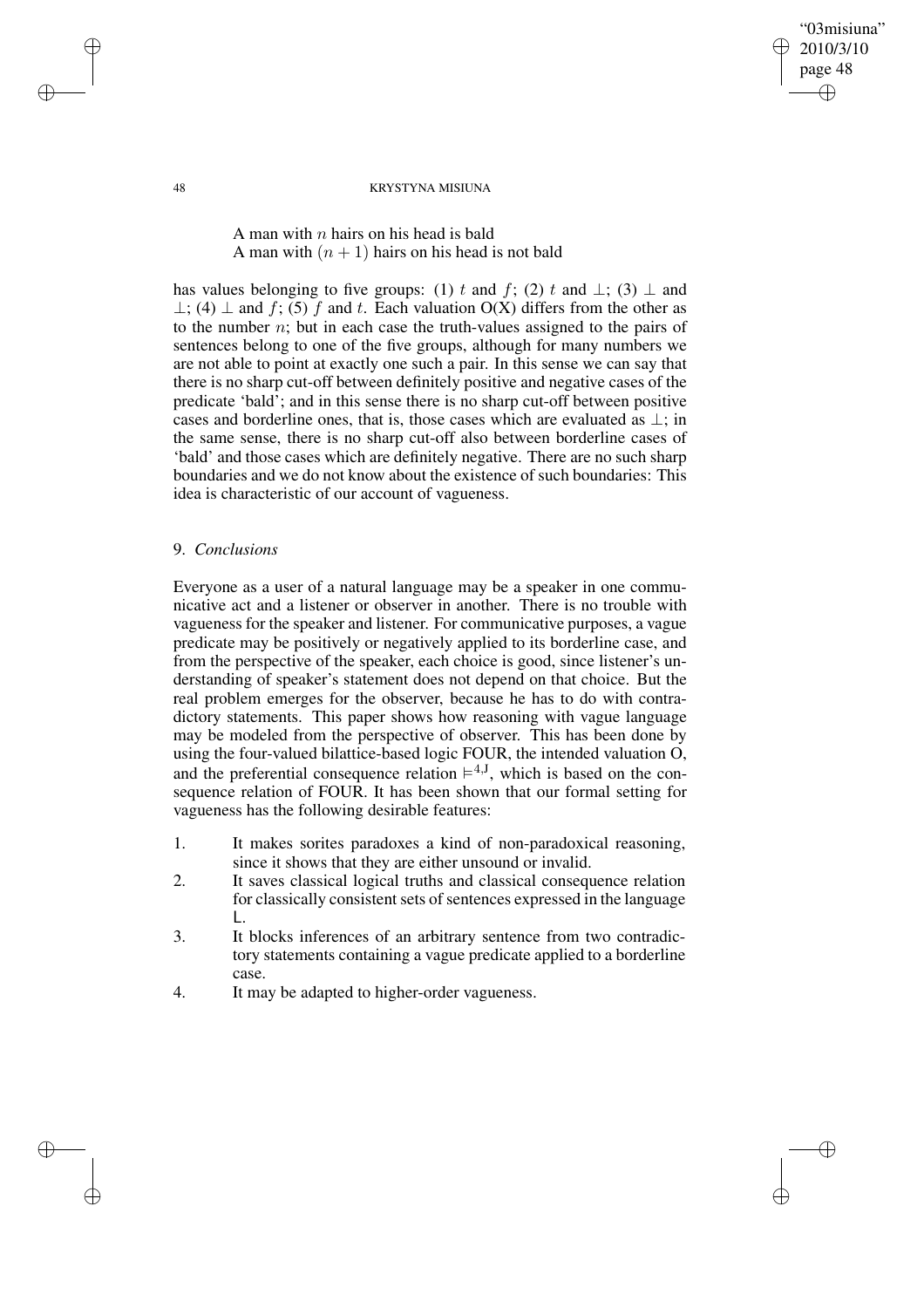"03misiuna" 2010/3/10 page 49 ✐ ✐

✐

✐

### A CERTAIN CONSEQUENCE RELATION FOR SOLVING PARADOXES OF VAGUENESS 49

- 5. It makes use of intuitively clear concepts, like the classical truth and the concept of being known as true and being known as false.
- 6. It accepts empirical facts concerning language communication.<sup>28</sup>

✐

✐

✐

✐

Institute of Philosophy University of Warsaw Krakowskie Przedmiescie 3 PL-00-047 Warsaw, Poland E-mail: k.misiuna@uw.edu.pl

# **REFERENCES**

- 1. Arieli, O. and Avron, A.: 1996, "Reasoning with Logical Bilattices", *Journal of Logic, Language and Information* 5, 25–63.
- 2. Arieli, O. and Avron, A.: 1998, "The Value of Four Values", *Artificial Intelligence* 102, 97–141.
- 3. Arieli, O. and Avron, A.: 2000, "Bilattices and Paraconsistency", in: D. Batens, C. Mortensen, G. Priest and J.P. Van Bendegem (eds.), *Frontiers of Paraconsistent Logic*, Research Studies Press: Baldock, pp. 11– 28.
- 4. Avron, A.: 1991, "Natural 3-Valued Logics Characterization and Proof Theory", *The Journal of Symbolic Logic* 56, 276–294.
- 5. Belnap, N.D., Jr.: 1977, "A Useful Four-Valued Logic", In: J.M. Dunn and G. Epstein (eds.), *Modern Uses of Multiple-Valued Logic*, Reidel: Dordrecht, pp. 8–40.
- 6. Bolc, L. and Borowik, P.: 1992, *Many-Valued Logics. Theoretical Foundations*, Springer: Berlin.
- 7. Changizi, M.: 1999, "Vagueness and Computation", *Acta Analytica* 14, 39–45.
- 8. Clark, H.: 1996, *Using Language*, Cambridge University Press: Cambridge.
- 9. Fine, K.: 1975, "Vagueness, Truth and Logic", *Synthese* 30, 265–300.
- 10. Fitting, M.: 1989, "Bilattices and the Theory of Truth", *Journal of Philosophical Logic* 18, 225–256.
- 11. Ginsberg, M.L.: 1988, "Multivalued Logics: A Uniform Approach to Reasoning in AI", *Computer Intelligence* 4, 256–316.
- 12. Gougen, J.A.: 1968/69, "The Logic of Inexact Concepts", *Synthese* 19, 325–373.
- 13. Hyde, D.: 1997, "From Heaps and Gaps to Heaps of Gluts", *Mind* 106, 641–661.

<sup>28</sup> My thanks to the anonymous referee for press.